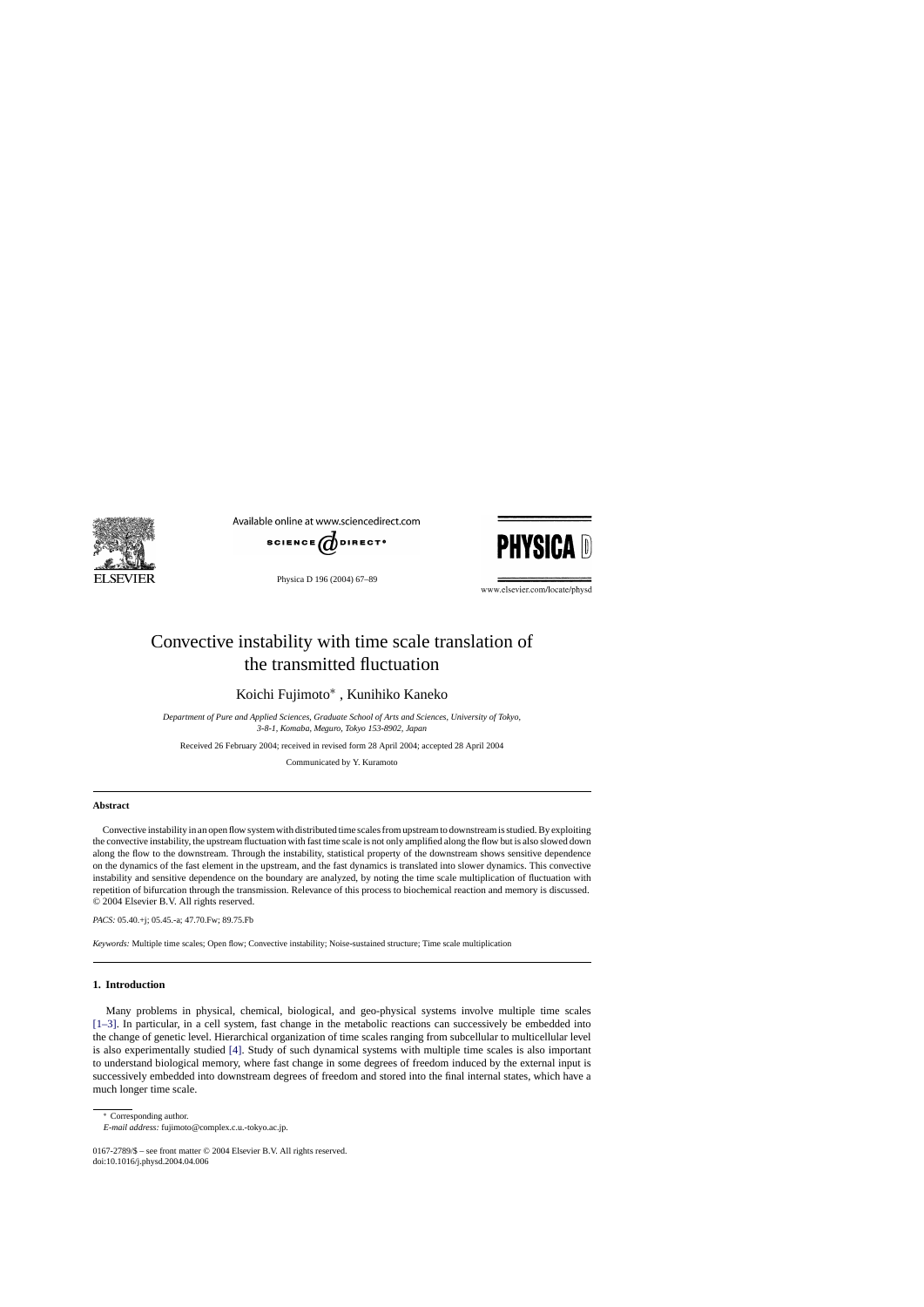#### <span id="page-1-0"></span>68 *K. Fujimoto, K. Kaneko / Physica D 196 (2004) 67–89*

In these problems, modes with highly different time scales interact with each other, which may introduce complex dynamics having a wide range of time scales. In general, study of dynamical organization of a system with many degrees of freedom and multiple time scales may provide a novel viewpoint to understand the hierarchical organization in nature [\[5\]. A](#page-22-0)s a step to these studies, we have taken dynamical systems with many degree of freedom [\[6\]](#page-22-0) here.

In our previous study [\[10\], w](#page-22-0)e introduced a chain of nonlinear oscillators whose typical time scales are distributed as a power series. To be specific, we have chosen a nonlinear differential equation as the single oscillator, and introduced the difference in the time scale as

$$
T_i \frac{\mathrm{d}\vec{A}_i}{\mathrm{d}t} = \vec{F}(\vec{A}_i), \quad T_i \equiv T_1 \tau^{i-1} \tag{1}
$$

The index of the elements is denoted as *i* with  $i = 1, 2, \ldots, L =$  system size.  $T_i$  is the characteristic time scale for each element and  $\tau$  (>1) is the time scale difference. By using a power series distribution for the characteristic time scales, the relationship between any neighboring elements is identical, as is easily checked by scaling the time *t* by  $T_i$  in each equation for the element. Hence, this form is useful to study the relevance of time scale variation, since the dynamics of each element, after rescaling of the time, is identical. In the previous model, we adopted symmetric coupling between the nearest neighboring elements, and investigated how statistical (topological) properties of the slow dynamics are affected by those of the fast dynamics. In particular, bifurcation cascade between chaotic and regular dynamics is shown to lead to the propagation of correlation from fast to slow elements, with successive change of synchronization.

On the other hand, asymmetric coupling from upper flow to downflow is often important. In an intra-cellular signalling system, there is a cascade of the reaction that successively catalyzes the phospholyration of a specific molecule species, such as MAP kinase cascade. Also, there is a flow from the cell membrane to the inside of a cell, reaching nucleus [\[11\].](#page-22-0) In brain, fast external changes are coupled to internal layers successively, leading to long-term memory, for example, long-term potentiation [\[12\]. I](#page-22-0)n these examples, the coupling is not symmetric, but highly asymmetric from the external signal to the most internal element. Often, with this directional coupling, fast external changes are successively transferred to slow internal changes. In other words, the direction of coupling is correlated with the change of the time scale in the dynamics. Hence, it is interesting to study a model with directional coupling together with the flow form of dynamics from upstream to downflow.

Understanding the above process is important for signal transduction in a cell. More generally speaking, it is relevant to study how a biological system embeds external information into its inside, a necessary condition for biological memory in general.

In a system with a directional coupling, fluctuations of the upstream can be amplified as they are propagated into the downflow. Such amplification along the flow is called convective instability, which is frequently observed in an open fluid flow system, and is an essential concept to discuss the propagation and amplification of the fluctuation [\[7–9\].](#page-22-0) The convective instability with time scale variation is observed in a surface flow of a sand-pile, as will be discussed again in [Section 7.3.](#page-19-0)

In the present paper, we study the propagation of the correlation to slower elements, in connection with the convective instability, instead of the chaotic instability in the previous study. By introducing and investigating an open flow system whose time scale varies from the upstream to the downstream, we will report a new type of the convective instability that allows for the *time-scale transformation* of fluctuation. Through repetition of bifurcations from upstream to downstream, fast time scale motion is successively transformed to slower motions. This repetition of bifurcation is analogous to the cascade of the bifurcation in coupled chaotic elements with power law time scale variation as reviewed above [\[10\].](#page-22-0)

The present paper is organized as follows. In [Section 2, t](#page-2-0)he concept of convective instability is briefly reviewed. In [Section 3, w](#page-3-0)e introduce an open-flow reaction chain model, with a unidirectional coupling. In addition, the timescale of oscillation of each element changes with a power-series from fast (upstream) to slow (downstream) element, as a result of the concentration change of catalyst or molecule species characterizing the activity of the reaction.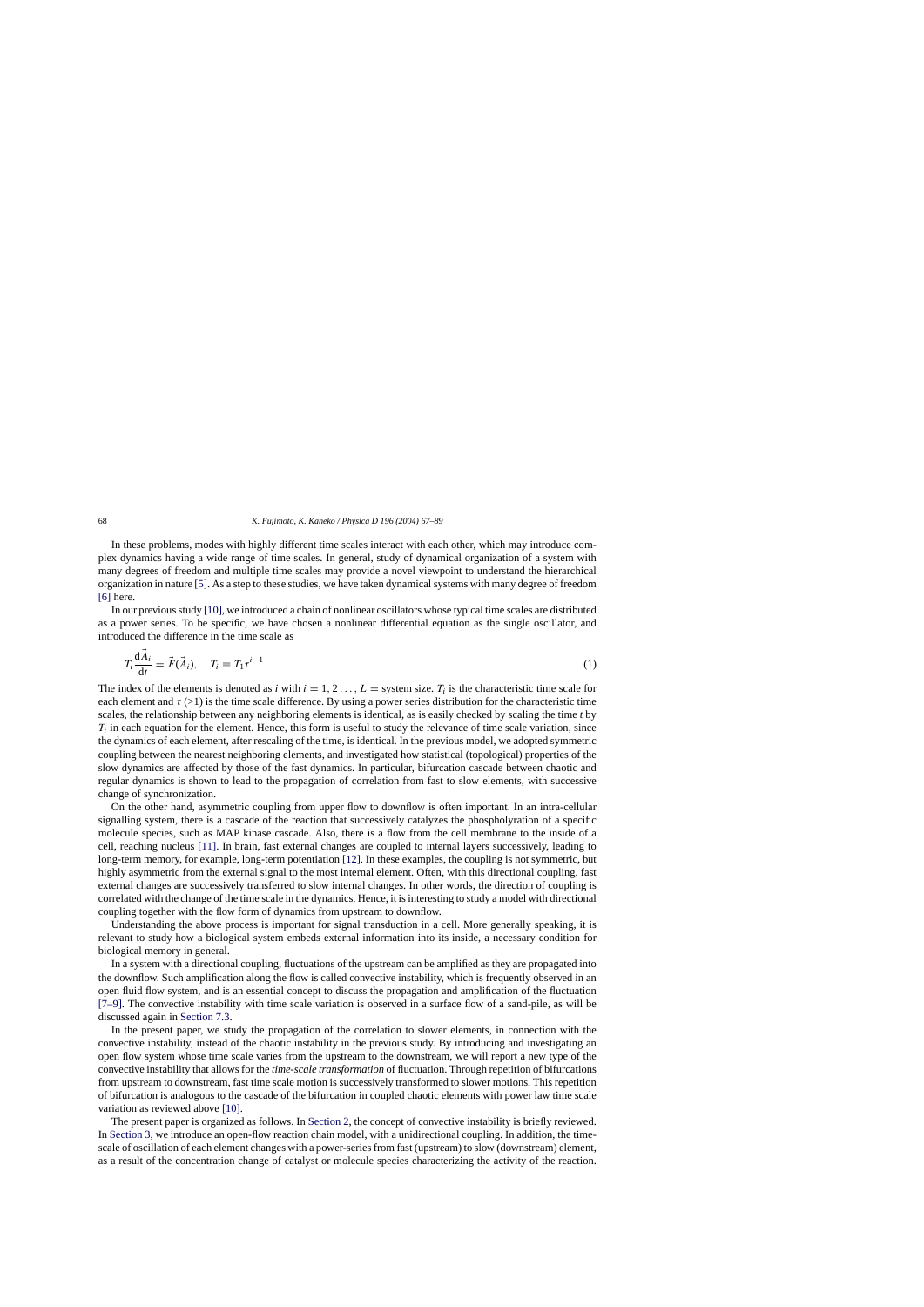<span id="page-2-0"></span>In [Section 4, w](#page-7-0)e report the convective instability with the time scale translation. Here the transmitted fluctuation is not only amplified from the upstream to the downstream but also the time scale of the dynamics is made slower. In [Section 5,](#page-8-0) we discuss the mechanism of the time scale multiplication. If the system is convectively unstable only within a range of frequency, the fluctuation only within a range is amplified as in a band pass filter. Furthermore, when the time scale multiplication of the fluctuation occurs repeatedly during the transmission from the upstream to the downstream, the time scale is translated through the propagation. In [Section 6,](#page-14-0) we will show that *sensitive* dependence of the slow dynamics on the fast elements is resulted from the above instability. [Section 7](#page-17-0) is devoted to discussion and conclusion.

## **2. Convective instability**

Convective instability causes amplification of a disturbance along a flow [\[7–9\].](#page-22-0) If a system is convectively unstable (CU), tiny disturbance at an upstream is amplified and transmitted as it goes to the downstream, as is originally discussed for the open fluid flow.

As a model for the open flow systems, coupled nonlinear oscillators with asymmetric coupling [\[13–16\]](#page-22-0) and nonlinear partial differential equation with asymmetric diffusion [\[9,17\]](#page-22-0) or advection [\[18,19\]](#page-22-0) have been studied.

## *2.1. Noise-sustained structure*

For a system with the convective instability, noise plays an important role. When a system is convectively unstable, applied noise at one point is spatially amplified to the downflow, until at some point, some spatiotemporal structure with a finite amplitude is generated accordingly. This structure is not generated without noise, and is called noise-sustained structure (NSS) [\[17\].](#page-22-0)

The mechanism of the structure formation can be summarized as follows. Assume that noise is added to a fixed point state with convective instability. Around the fixed point, the noise is spatially amplified and transmitted to the downstream direction. The further the fluctuation is propagated to the downflow, the larger the oscillation becomes, until some stationary dynamics (such as oscillation with a large amplitude) is generated for a certain downflow region. As long as the noise is added to the most upstream element, this downstream dynamics are generated. This noise-induced structure in a convectively unstable system is general in an open-flow model. In contrast, if the fixed point state is absolutely stable (AS) at all positions, noise is spatially damped, and no downstream structure can be sustained.

#### *2.2. Measure of convective instability*

Convective instability is quantitatively characterized by a co-moving Lyapunov exponent  $\lambda_v$ , i.e., the Lyapunov exponent observed in an inertial system moving with a velocity v [\[20,21\]. I](#page-22-0)f max<sub>v</sub>  $\lambda_v$  is positive for a given state, the state is convectively unstable. This condition is compared with that for the linear instability, given by  $\lambda_0 > 0$ . Absolute stability, which implies the stability along any flow [\[7,8\],](#page-22-0) is guaranteed by the condition max<sub>v</sub>  $\lambda_v < 0$ . Since  $\lambda_v$  characterizes the amplification of a perturbation with the velocity v, the amplification per one spatial unit is given by  $\lambda_v/v$ . Hence, the amplification rate per length is given by the spatial Lyapunov exponent  $\lambda^S$  [\[22,23\];](#page-22-0)<sup>1</sup>

$$
\lambda^{\mathcal{S}} = \max_{v} \frac{\lambda_v}{v} \tag{2}
$$

 $\lambda^S$  is also calculated by spatial amplification rate of the amplitude of the fluctuation along the flow, as will be adopted in [Section 3.3.](#page-5-0)

<sup>&</sup>lt;sup>1</sup> In intermittent systems, for example, with a large amplitude fluctuation, Eq. (2) is replaced by  $\lambda^S \ge \max_v \lambda_v/v$  [\[23\].](#page-22-0)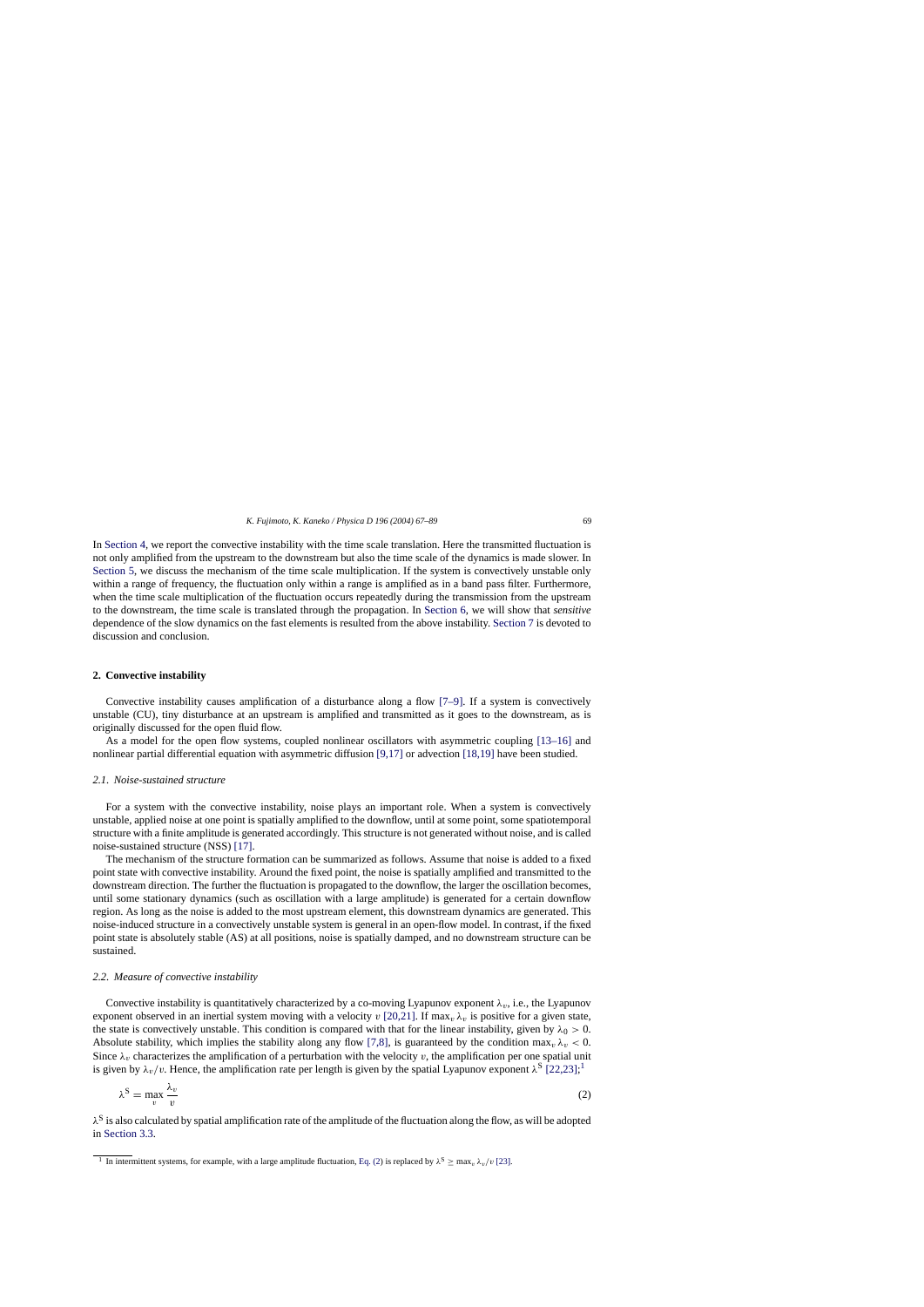<span id="page-3-0"></span>In the present paper, since we discuss the time scale translation of the transmitted fluctuation from the upstream to the downstream, it is also necessary to characterize the convective instability with regards to the frequency of perturbations. Here we adopt the degree of the convective instability to a periodic perturbation<sup>2</sup> with frequency  $f$ [\[24,25\]](#page-22-0) as  $\kappa(f)$ , as is introduced in [Appendix A.](#page-20-0)

#### **3. Model**

## *3.1. Reaction-flow equation as a model for open flow systems*

To make an explicit example of the uni-directional coupling system, we first consider simple autocatalytic kinetics given by

$$
X \to A, \quad 2B + A \to 3B, \quad B \to Y \tag{3}
$$

The evolution equations for A, B are then written as

$$
\begin{cases} \n\dot{a} = k_1 - ab^2\\ \n\dot{b} = ab^2 - k_2 b \n\end{cases} \tag{4}
$$

where *a*, *b* are the concentration of *A*, *B* and  $k_1$  and  $k_2$  are rate constants of the reactions. We set  $k_1 = 1.01$ ,  $k_2 = 1.5$ , so that  $(a(t), b(t))$  converges to a linearly stable fixed point  $(a_*, b_*) = (k_2^2/k_1, k_1/k_2)$ . There is neither a stable limit cycle nor another stable fixed point, besides the above fixed point for any initial conditions.<sup>3</sup>

As a model for the open flow system with the convective instability, we choose a one-dimensional chain of the above reaction system with flow and diffusion equation as,

$$
\begin{cases} \frac{\partial a}{\partial t} = k_1 - ab^2\\ \frac{\partial b}{\partial t} = ab^2 - k_2b + v_g \frac{\partial b}{\partial x} + D_b \frac{\partial^2 b}{\partial x^2} \end{cases}
$$
(5)

The model has been studied for oscillatory pattern induced by the convective instability [\[19\].](#page-22-0)

In the present paper, we consider the open flow systems whose time scale spatially varies. Here we introduce the exponential time scale variation for [Eq. \(11\)](#page-4-0) as

$$
\begin{cases}\n\exp(k_x x) \frac{\partial a}{\partial t} = k_1 - ab^2 \\
\exp(k_x x) \frac{\partial b}{\partial t} = ab^2 - k_2 b + v_g \frac{\partial b}{\partial x} + D_b \frac{\partial^2 b}{\partial x^2}\n\end{cases}
$$
\n(6)

where  $k_x$  denotes the exponential time scale gradient in the reaction-diffusion system.

Since the flow term  $\partial b/\partial x$  is essential for the convective instability and the diffusion term  $\partial^2 b/\partial x^2$  is qualitatively irrelevant to the results described below, the diffusion term is eliminated in the present paper for the simplicity of the analysis. Also for the simplicity, the upwind differencing<sup>4</sup> is adopted. Accordingly, we study a system of

<sup>&</sup>lt;sup>2</sup> Dependence of the periodicity on the boundary condition has been studied numerically [\[16\]](#page-22-0) [a](#page-22-0)nd experimentally [\[26\]. T](#page-22-0)here, the generated state and the degree of the convective instability at the downstream are dependent on the period.

<sup>&</sup>lt;sup>3</sup> The model is essentially same as Brusselator model [\[27\], o](#page-22-0)ne of the most studied nonlinear dynamics. We adopt this particular model as a typical example. The results to be shown generally hold for a coupled chain of the oscillators (with amplitude and phase), and the details of the model are not important.

<sup>4</sup> Spatial discretization using the upwind differencing is one of the simplest way to model the transport properties [\[30\]. I](#page-22-0)t is also qualitatively irrelevant to our results.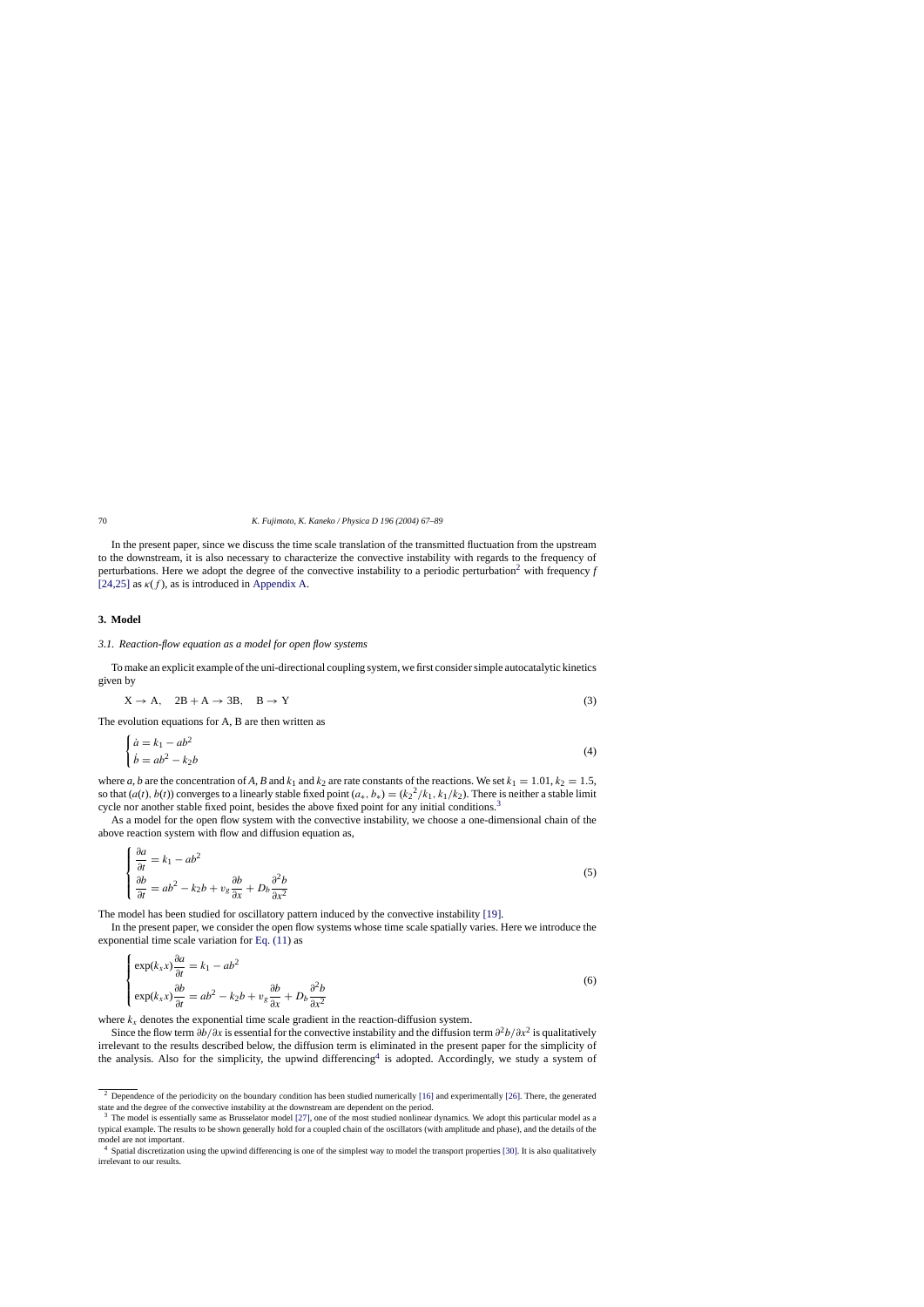<span id="page-4-0"></span>unidirectionally coupled nonlinear oscillators as

$$
\begin{cases}\nT_i \dot{a}_i = k_1 - a_i b_i^2 \\
T_i \dot{b}_i = a_i b_i^2 - k_2 b_i + v(b_{i-1} - b_i)\n\end{cases} (7)
$$

with

$$
\begin{cases}\nT_i \equiv \tau^i \\
\tau \equiv \exp(k_x)\n\end{cases} \n\tag{8}
$$

where  $v = v_g/\delta x$  with  $\delta x$  as the length between the neighboring sites,  $T_i$  is characteristic time scale of each element,  $T_1 = 1$ , and  $\tau$  (>1) is time scale difference per element. The index *i* denotes each element,  $i = 1, 2, \ldots, L =$ systemsize. The power series distribution of the characteristic scales is common to [Eq. \(1\).](#page-1-0) Again, the relationship between the neighboring elements is identical. The boundary condition  $b<sub>0</sub>$  is fixed to the value as same as the fixed point  $b_0 = b_*$  in [Eq. \(4\).](#page-3-0)

The total time scale difference is given by

$$
T_{\text{total}} \equiv \frac{T_L}{T_1} = \tau^{L-1} \tag{9}
$$

Here we set  $T_{\text{total}} = 100$ , and adopt Runge–Kutta method using such time step size that the fastest element  $\vec{A}_i$  at  $i = 1$  is computed precisely.

## *3.2. Construction of the open flow with time scale variation*

In this subsection, we discuss origins of the time scale variation in the spatially extended system as assumed in the model [Eq. \(6\), \(Eq. 7\)\).](#page-3-0)

One source of such time scale variation is observed in soft materials, for example, in granular matter. In the avalanche behavior of a sand pile, it is observed that the particle flow on the surface is faster, and the velocity gets slower as the position of the particle goes farther away from the surface [\[31\],](#page-22-0) in strong contrast with the ordinary fluid. The velocity variation of the granular particles is expressed by  $\langle v(h) \rangle = v_0 \exp(-h/h_0)$  as a function of depth *h* from the pile's surface, where  $v_0$  and  $h_0$  are constants and  $\langle \cdot \rangle$  is temporal average. Similarly to [Eqs. \(6\) and \(7\),](#page-3-0) the exponential time scale variation is formed from the surface to the inside of the sandpile.

Since our model mainly concerns with the reaction, we discuss such time scales variation, in the reaction-diffusion systems. This is possible when the concentration of some chemical that plays the role of time scale factor such as catalytic activity in the system, changes gradually in space in this reaction-diffusion process. For example, we assume a chemical C catalyzes all the reaction process in the system, including the diffusion process of other molecules. For simplicity, we assume that the reaction in [Eq. \(3\),](#page-3-0) the flow  $\partial b/\partial x$  and the diffusion  $\partial^2 b/\partial x^2$  in [Eq. \(5\)](#page-3-0) are in the previous section are catalyzed by the chemical C. Besides this catalytic process, the chemical by itself is degradated as

$$
C \to Z \tag{10}
$$

and diffuses in space. From one end of the boundary in the one-dimensional space, chemical C is supplied. Then [Eq. \(5\)](#page-3-0) and the these characteristics are integrated as

$$
\begin{cases}\n\frac{\partial a}{\partial t} = (k_1 - ab^2)c \\
\frac{\partial b}{\partial t} = (ab^2 - k_2b)c + cv_g \frac{\partial b}{\partial x} + cD_b \frac{\partial^2 b}{\partial x^2} \\
\frac{\partial c}{\partial t} = -k_c c + D_c \frac{\partial^2 c}{\partial x^2}\n\end{cases}
$$
\n(11)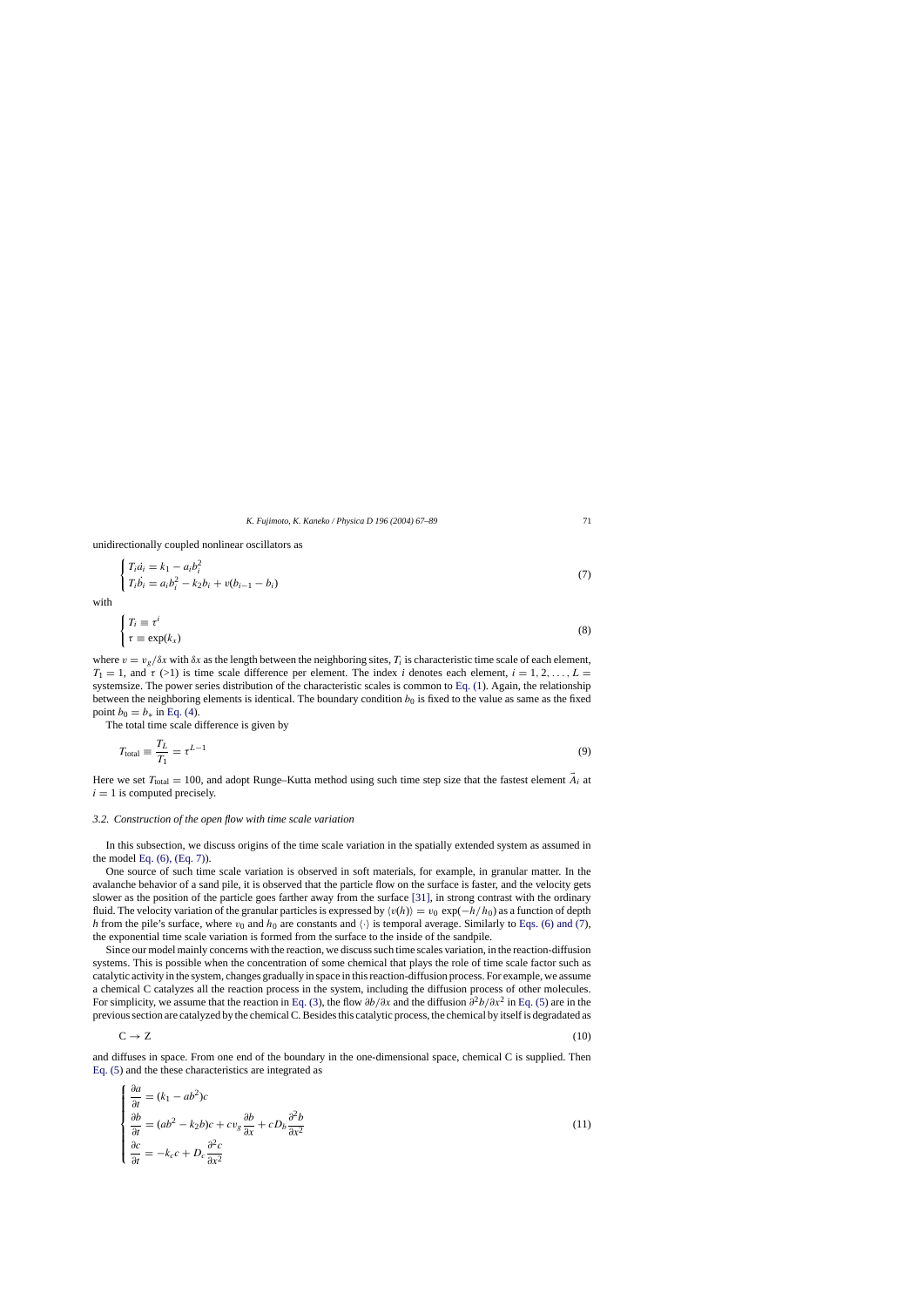<span id="page-5-0"></span>where *c* is the concentration of C. As the boundary condition of *C*,  $c =$  const. > 0 at  $x = 0$  and  $c = 0$  in  $x \to \infty$  are adopted. The reaction diffusion equation for *c* is calculated.<sup>5</sup> Then, exponential concentration gradient is derived as

$$
c(x) = \text{const.} \times \exp\left(-\sqrt{\frac{k_c}{D_c}}x\right) \tag{12}
$$

Here the degradation [Eq. \(10\)](#page-4-0) plays as a similar role to the void creation in the velocity time scale variation in the sand pile. The boundary condition at  $x = 0$  is adopted as const = 1, and [Eq. \(11\)](#page-4-0) is transformed as

$$
\begin{cases}\n\exp\left(\sqrt{\frac{k_c}{D_c}}x\right)\frac{\partial a}{\partial t} = k_1 - ab^2 \\
\exp\left(\sqrt{\frac{k_c}{D_c}}x\right)\frac{\partial b}{\partial t} = ab^2 - k_2b + v_g\frac{\partial b}{\partial x} + D_b\frac{\partial^2 b}{\partial x^2}\n\end{cases}
$$
\n(13)

The equations correspond to [Eq. \(6\)](#page-3-0) with  $\sqrt{k_c/D_c} = k_x$ .

Another route for the introduction of the time scale variation is the gradient of temperature. Often the reaction rate has exponential dependence on the temperature *T*. Indeed, if the dependence is of the form  $\exp(-\text{const}/T(x))$  with  $T(x) = T_0 + \delta T(x)$  for small  $\delta T$ , the rate change as exp( $-\text{const} \times \delta T(x)/T_0^2$ ). Then, if the temperature has a gradient from one side to another, the exponential dependence of the parameters on the space as in the model is derived.

## *3.3. Dynamics without time scale variation*

As a basis for further studies of a system with time scale variation introduced in [Eq. \(8\),](#page-4-0) we first survey the convective instability in the system without time scale variation. That is,  $T_i = 1$  in [Eq. \(7\)](#page-4-0) as

$$
\begin{cases}\n\dot{a}_i = k_1 - a_i b_i^2 \\
\dot{b}_i = a_i b_i^2 - k_2 b_i + v(b_{i-1} - b_i)\n\end{cases}
$$
\n(14)

is briefly reported. Without noise, there is neither a stable limit cycle nor any other fixed point beside the above fixed point, for any initial conditions. When Gaussian white noise  $\eta$  which satisfies

$$
\langle \eta(t)\eta(t-\tau) \rangle_t = \delta(\tau)\sigma^2 \tag{15}
$$

is applied at the upstream, noise is spatially amplified and transmitted from the upstream to the downstream, and the NSS with a large amplitude is generated at the downstream, as shown in [Fig. 1\(a](#page-6-0)), which [Fig. 1\(b](#page-6-0)) displays spatial development of the fluctuation measured by the root mean square (RMS) of  $b_i$  as

$$
V(i) \equiv \sqrt{\langle b_i^2 \rangle - \langle b_i \rangle^2} \tag{16}
$$

where  $\langle \cdot \rangle$  denotes the temporal average. *V*(*i*) gives a measure of the degree of temporal variation of the element, or, in other words, the amplitude of the oscillation. *V*(*i*) exponentially increases with *i* before it saturated, and the spatial amplification rate is calculated by

$$
\Lambda^{S}(i) \equiv \log \frac{V(i)}{V(i-1)}\tag{17}
$$

Spatial instability exponent  $\lambda^S$  calculated from [Eq. \(2\)](#page-2-0) (by  $\lambda^S = 0.32$ ) shows good agreement with the rate of amplification  $\Lambda^S$  for small perturbation along the space, obtained numerically, i.e.,

$$
\lambda^{\rm S} \simeq \Lambda^{\rm S} \tag{18}
$$

<sup>&</sup>lt;sup>5</sup> Without the degradation term  $-k<sub>c</sub>c$ , linear concentration gradient is derived.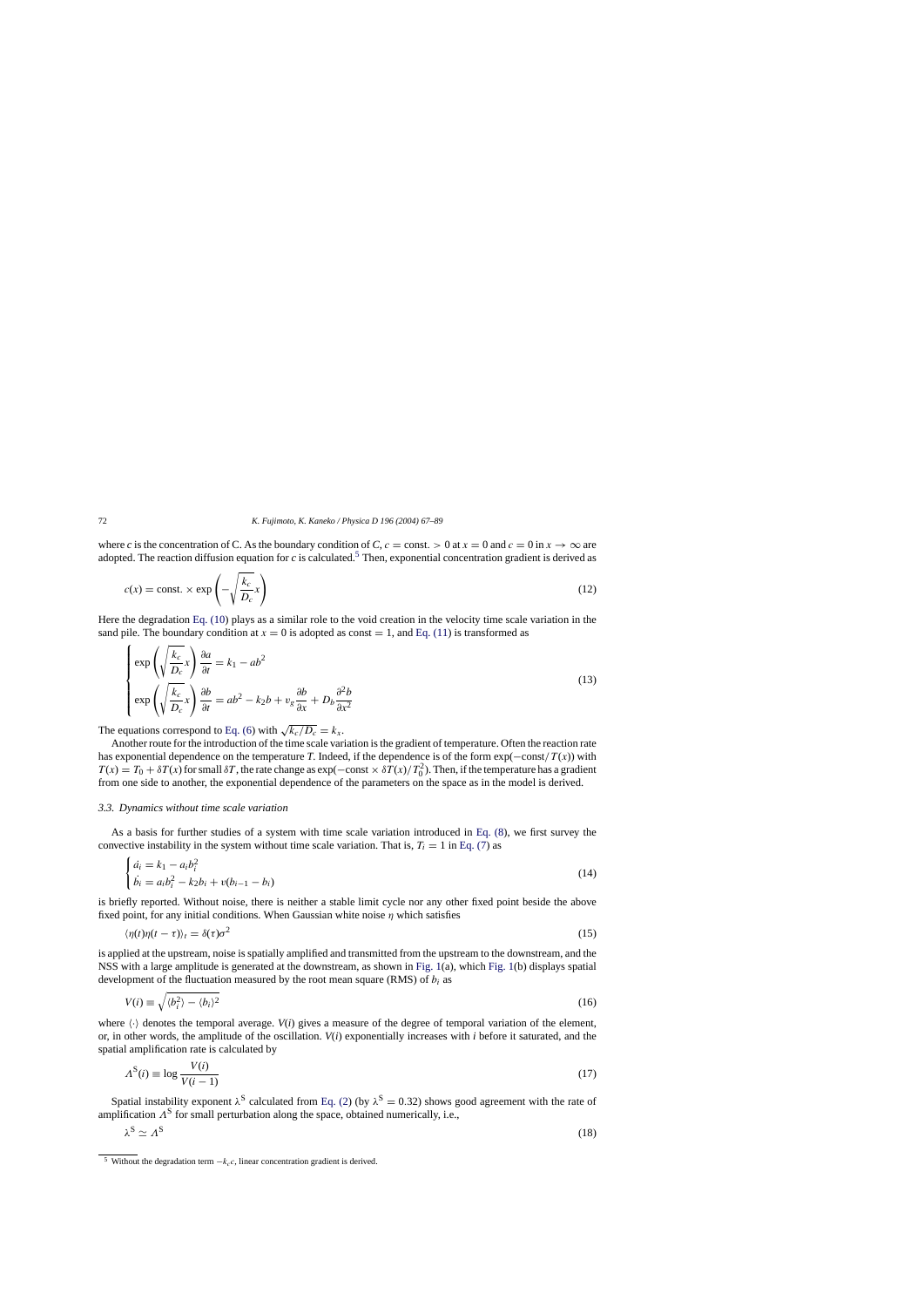<span id="page-6-0"></span>

Fig. 1. (a) Spatiotemporal plot of  $b_i(t)$  without time scale variation under application of Gaussian noise  $\eta$  at  $i = 1$ . NSS is generated at  $i \sim 40$ . (b) Corresponding RMS of  $b(i)$ ,  $V(i)$ , is plotted as a function of *i*.  $|\eta| = 10^{-6}$ .  $k_1 = 1.01$ ,  $k_2 = 1.5$  and  $v = 4$ .

The site  $i = i_g$  defined as the site where the NSS is generated is given by [\[20,22\]](#page-22-0)

$$
\sigma \exp\left(\sum_{i}^{i_{g}} \lambda^{S}\right) \simeq \sigma \exp\left(\sum_{i}^{i_{g}} \Lambda^{S}\right) = \sigma \frac{V(i)}{V(0)} \sim 1
$$
\n(19)

because of  $V(0) \sim \sigma$  and  $V(i_g) \sim O(1)$ . This estimate agrees well with that obtained numerically.

When a periodic input is applied from one end in such system, the amplification rate of such input depends on the frequency in general. This amplification rate is computed as that of the Fourier component  $\psi_i$ , the component of Fourier transform of linearized each variable. The degree of the convective instability to periodic perturbation with frequency *f*, i.e.,  $\kappa(f)$ , is defined as the amplification rate of the component per space *i*. This rate is computed in [Appendix A. B](#page-20-0)y inserting [Eq. \(14\)](#page-5-0) into [Eq. \(A.1\),](#page-20-0) [Eq. \(A.5\)](#page-21-0) is calculated as

$$
\begin{cases}\n(2\pi j f + b_{*}^{2})\psi_{i,a} + 2a_{*}b_{*}\psi_{i,b} = 0 \\
-b_{*}^{2}\psi_{i,a} + (2\pi j f - 2a_{*}b_{*} + k_{2} + v)\psi_{i,b} = v\psi_{i-1,b}\n\end{cases}
$$
\n(20)

where  $(a_*, b_*)$  satisfied with  $\dot{A}_i = 0$ ,  $(a_*, b_*) = (k_2^2/k_1, k_1/k_2)$ . From Eq. (20), the term  $\psi_{i,a}$  is eliminated, to get the recursive equation. The degree of convective instability to periodic perturbation with frequency *f* is then given by

$$
\kappa_i(f) \equiv \log \left| \frac{\psi_{i,b}(f)}{\psi_{i-1,b}(f)} \right| = \frac{1}{2} \log \frac{v^2 \left( (2\pi f)^2 + (k_1/k_2)^4 \right)}{((2\pi f)^2 - (k_1/k_2)^2 (k_2 + v))^2 + (2\pi f)^2 ((k_1/k_2)^2 - k_2 + v)^2}
$$
(21)

[Fig. 2](#page-7-0) shows  $\kappa(f)$  calculated from Eq. (21) for  $v = 4$ . As shown,  $\kappa(f)$  takes a positive value in some range of f, e.g.,  $f_{\text{min}} < f < f_{\text{max}}$ , but is negative for  $0 \le f < f_{\text{min}}$  and  $f_{\text{max}} < f < \infty$ .<sup>6</sup> In other words, each element works as a band pass filter [\[32\]](#page-22-0) in the frequency range so that the fluctuation only with the frequency  $f_{\text{min}} < f < f_{\text{max}}$  is amplified and transmitted to the downflow. This property of  $\kappa(f)$  is necessary for the time scale translation of the fluctuation as will be reported in the present paper.

<sup>&</sup>lt;sup>6</sup> This result is in a good agreement with the numerical estimate, measured as the spatial amplification rate log  $V(i)/V(i - 1)$  when A sin( $2\pi ft$ )  $(A \ll 1)$  is applied at the boundary condition, instead of the Gaussian noise.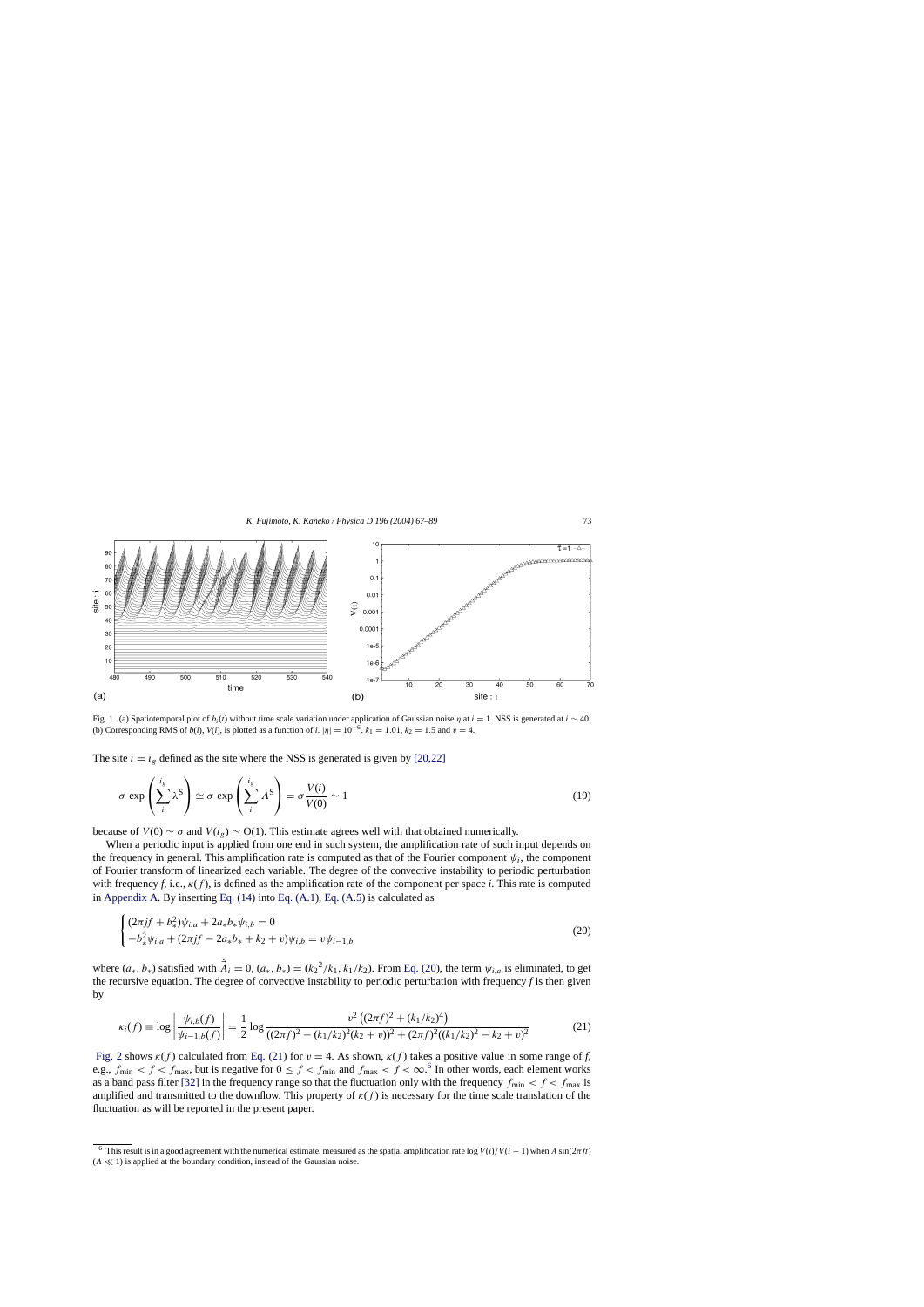<span id="page-7-0"></span>

Fig. 2. The degree of the convective instability to periodic perturbation with frequency *f*, defined by κ(f ), is plotted as a function of *f*. fmax and  $f_{\text{min}}$  are defined as the frequency satisfied with  $\kappa(f) = 0$ . The dotted line denotes  $\lambda^S = 0.32$ .

#### **4. Convective instability with time scale translation**

In the section, convective instability and NSS in an open flow system with time scale variation, i.e., [Eq. \(7\),](#page-4-0) are presented.

In this system, without noise, all elements converge to the unique fixed point  $(a_i, b_i) = (a_*, b_*)$ , as in the model without time scale variation, [Eq. \(14\).](#page-5-0) Even under the time scale difference, the convective instability is still



Fig. 3. (a) Spatiotemporal plot of  $b_i(t)$  and (b) the power spectrum by gray scale. (a) Time series of elements are plotted, by putting them in the order of the index *i* from the lower column to higher, i.e., lower column shows  $b_i$  of faster elements. (b) Abscissa axis denotes the frequency *f*, and the ordinate axis denotes the characteristic time scale  $T_i$  of each element, while the gray scale shows the power spectrum of the corresponding frequency and the corresponding element *i*. From the upstream (the lower side) to the downstream (the upper side), the shift of the peak frequency of each element shift is detected from high to low frequency. The peak values increase as shown in the increase of darkness, showing the spatial amplification of the fluctuation by the convective instability.  $(L, \tau) = (100, 1.05)$ ,  $|\eta| = \sigma = 10^{-5}$ . The value of v,  $k_1$  and  $k_2$  are same as those for [Fig. 1.](#page-6-0)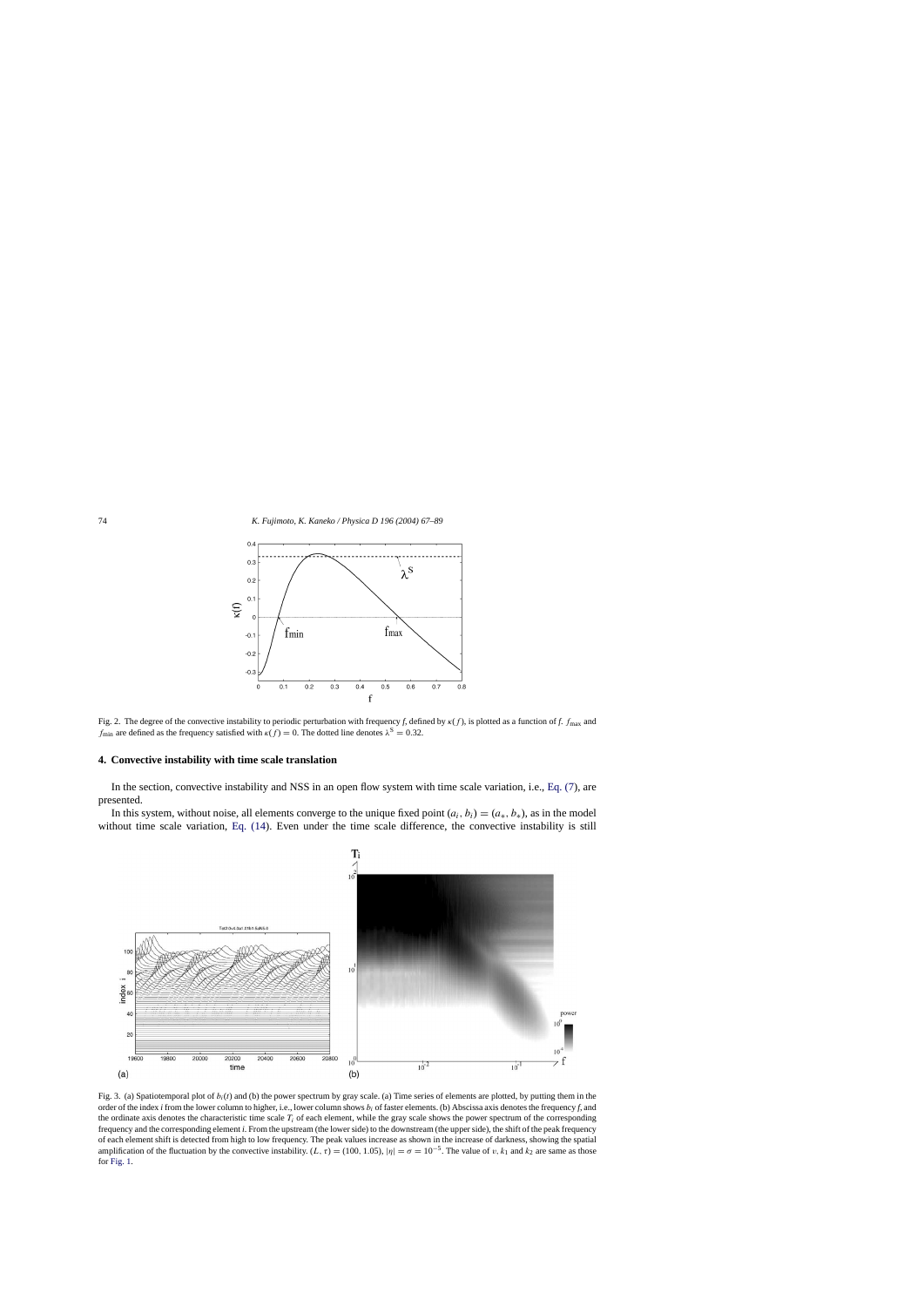<span id="page-8-0"></span>

Fig. 4. The spatial development of  $V(i)$  is plotted as a function of  $T_i$  in (a) and  $i$  in (b), where small Gaussian noise  $\eta$  with the amplitude  $\sigma = 10^{-6}$ is applied at  $i = 0$ . The marks correspond to different values of  $(L, \tau)$  as shown in the legend, while in (b) the data for  $\tau = 1$  are also plotted as  $\triangle$ , for reference. For larger  $\tau$ , the amplification rate of  $V(i)$  by element or by time scale decays towards 0. Accordingly, the NSS, which appears at  $V(i) \sim 1$ , is difficult to be generated at the downstream. The value of v, k<sub>1</sub> and k<sub>2</sub> are same as those for [Fig. 1.](#page-6-0)

maintained. Hence, when small Gaussian noise  $\eta$  (with the amplitude  $\sigma \ll 1$ ) is applied at  $i = 1$ , the NSS is generated at the downstream, as shown in [Fig. 3](#page-7-0) for  $(L, \tau) = (100, 1.05)$ . In the figure, the values of v,  $k_1$  and  $k_2$ are same as those adopted in [Fig. 1, a](#page-6-0)nd the degree of exponential time scale gradient is  $k_x = \log \tau = 2.0 \times 10^{-2}$ , where spatiotemporal plot of  $b_i(t)$  is given in [Fig. 3\(a](#page-7-0)) and the corresponding power spectra for all elements are given in [Fig. 3\(b](#page-7-0)) by using the gray scale. In (b), abscissa axis denotes frequency and ordinate axis the characteristic time scale of each element  $T_i$ . As shown, the peak of the spectra is sharper as the peak frequency is shifted to smaller frequency, as the element goes to downstream. With this shift, the peak amplitude also increases, as is seen in the increase of the darkness in the figure. Note that the peak at a lower frequency at downstream is produced, even if we apply a high-pass filtered noise, instead of white noise, at the upstream element, so that the low frequency component does not exist at all, at an upper stream element.

The result shows that the upstream disturbance is not only spatially amplified but is also transmitted, successively translated into a slower time scale, i.e., the convective instability allows for the time scale translation of the transmitted fluctuation.

Fig. 4 shows the spatial development of the RMS  $V(i)$ . Recall that for  $\tau = 1$ ,  $V(i)$  increases exponentially (as is characterized by the spatial instability exponent  $\lambda^S$ ) as already shown in [Fig. 1.](#page-6-0) As  $\tau$  is increased, the spatial amplification rate of  $V(i)$ , namely,  $\Lambda^{S}(i)$ , decreases. Accordingly a clear NSS is hardly generated. Instead,  $V(i)$ shows an oscillatory change, as shown in Fig. 4(b). Note also that the NSS is no longer generated if τ is too large. Only for a range of values of  $\tau$  (>1), the transmission of fluctuation with the time scale translation is possible.

#### **5. Mechanisms for the convective instability**

In this section, we analyze the process how the time scale of the fluctuation is made slower through the spatial transmission to the downstream.

Since inherent time scale of the downflow dynamics is slower, the upstream fluctuation effectively has a higher frequency viewed from the time scale of the downflow. For some motion to be propagated to the downflow, it is then necessary that the time scale of fluctuation as well as some oscillatory motion should be translated into a slower time scale. In the present section, we first show that the fluctuation cannot keep on being amplified, unless such translation to longer time scale appears. Then, we will show that a bifurcation leading to time-scale multiplication provides a mechanism of such translation here, in a similar way to period-doubling bifurcation. With this mechanism, some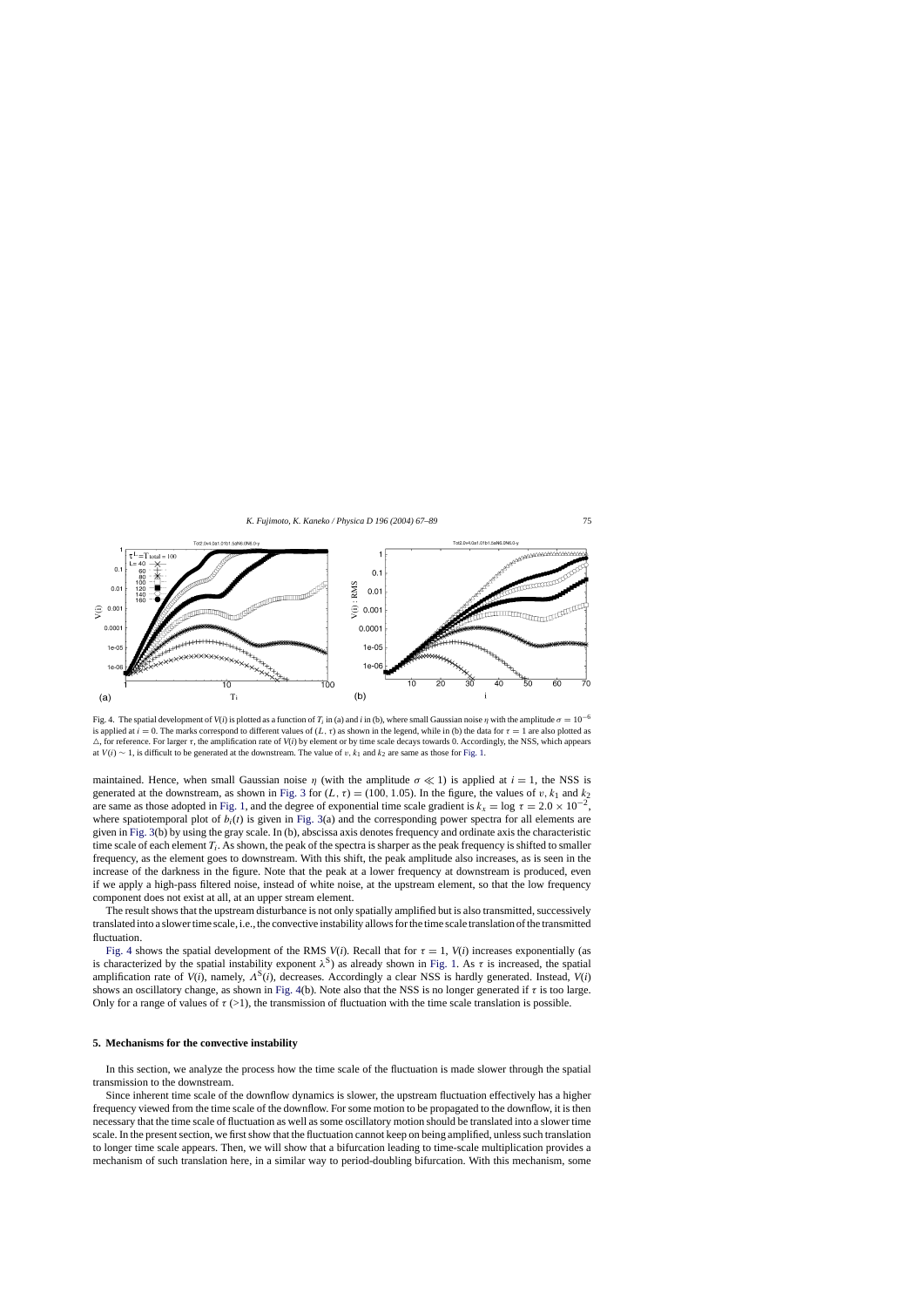<span id="page-9-0"></span>

Fig. 5. Spatial development of  $A^{S}(i) = \log(V(i)/V(i - 1))$  as a function of  $T_i$  is plotted under the application of Gaussian noise at  $i = 1, k_1, k_2$ , *v*, σ and  $(L, \tau) = (100, 1.05)$  are same as those for  $\Box$  in [Fig. 4\(a](#page-8-0)). It shows damped oscillation around  $\Lambda^S(i) = 0$  and smaller than  $\lambda^S = 0.32$ with  $\tau = 1$ .

property in the fast dynamics is translated to the dynamics of slower time scale. Accordingly, the slow dynamics can show sensitive dependence on the fast fluctuation in the upstream fast dynamics, as will be discussed in [Section 6.](#page-14-0)

To study the present issue, we first need to characterize the position (i.e., the time scale) dependence of the spatial amplification rate of fluctuation. For it, we study the relation between  $\lambda^{S}$  and  $\Lambda^{S}$  in the system with the time scale variation. As described in Section 3.1,  $\Lambda^S$  shows good agreement with  $\lambda^S$  for  $\tau = 1$ . Fig. 5 shows  $\Lambda^S(i)$  as a function of  $T_i$  where  $V(i) < 10^{-2} \ll 1$  with  $(L, \tau) = (100, 1.05)$  corresponding to  $\Box$  in [Fig. 4.](#page-8-0)  $\Lambda^S(i)$  decreases from the value  $\lambda^{S}$ (= 0.32), as the site *i* goes down flow. This is expected, since  $\kappa(f)$  decreases for larger *f*, and the fluctuation at the upstream is in a high frequency regime for the downflow element. For the further down flow site, however,  $\Lambda^{S}(i)$  increases again, until it decreases again. The oscillation of  $\Lambda^{S}(i)$  around 0 is observed when  $\tau > 1$ .

In the following subsections, we will show the mechanism of the oscillation of  $\Lambda^{S}(i)$ . First, this oscillation will be shown to be induced by bifurcation that produces a motion of a longer period. With this bifurcation, time scale is translated to a slower motion. This bifurcation with the time scale multiplication of the fluctuation is repeated. A single cycle of the oscillation  $\Lambda^{S}(i)$  corresponds to each bifurcation.

The organization of later subsections is as follows. In Section 5.1, we analyze the dependence of the convective instability on the time scale of the fluctuation by measuring  $\Lambda^{S}(i)$  and  $\kappa(f)$ . In [Section 5.2, w](#page-11-0)e report the time scale multiplication of the transmitted fluctuation that appears when  $\Lambda^{S}(i)$  changes from positive to negative. By the time scale multiplication, the characteristic time scale of the fluctuation gets slower. In [Section 5.3,](#page-12-0) the length of the multiplication cycle is analyzed in relation to  $\kappa(f)$  as shown in [Fig. 2.](#page-7-0) In [Section 5.4,](#page-13-0) through these analysis, we derive the conditions for the NSS with the time scale multiplication of the transmitted fluctuation in the open flow system with the time scale variation.

#### *5.1. Measure of the convective instability*

In this subsection, we introduce the measure of the convective instability in a system with time scale variation. First, we extend the result on the degree of the convective instability to periodic perturbation  $\kappa(f)$  in [Section 3.1](#page-3-0) to the case with  $\tau > 1$ . Second, under the application of the Gaussian noise at the upstream,  $\Lambda^{S}(i)$ , the degree of the convective instability, is shown to agree well with  $\kappa(f = (\bar{\Delta}(i)/T_i)^{-1})$ , where  $\bar{\Delta}(i)$  is the temporal average of the time scale of the fluctuation introduced later.

We numerically check the spatial amplification rate of the oscillation amplitude under the periodic perturbation A sin( $2\pi t/T_0$ ) (A  $\ll$  1), which corresponds to  $\kappa(f)$  in the case with  $\tau = 1$  given in [Fig. 2. H](#page-7-0)ere, because the noise is not applied, the periodicity is maintained as a transmission of wave with the period  $T_0$ . The amplification rate is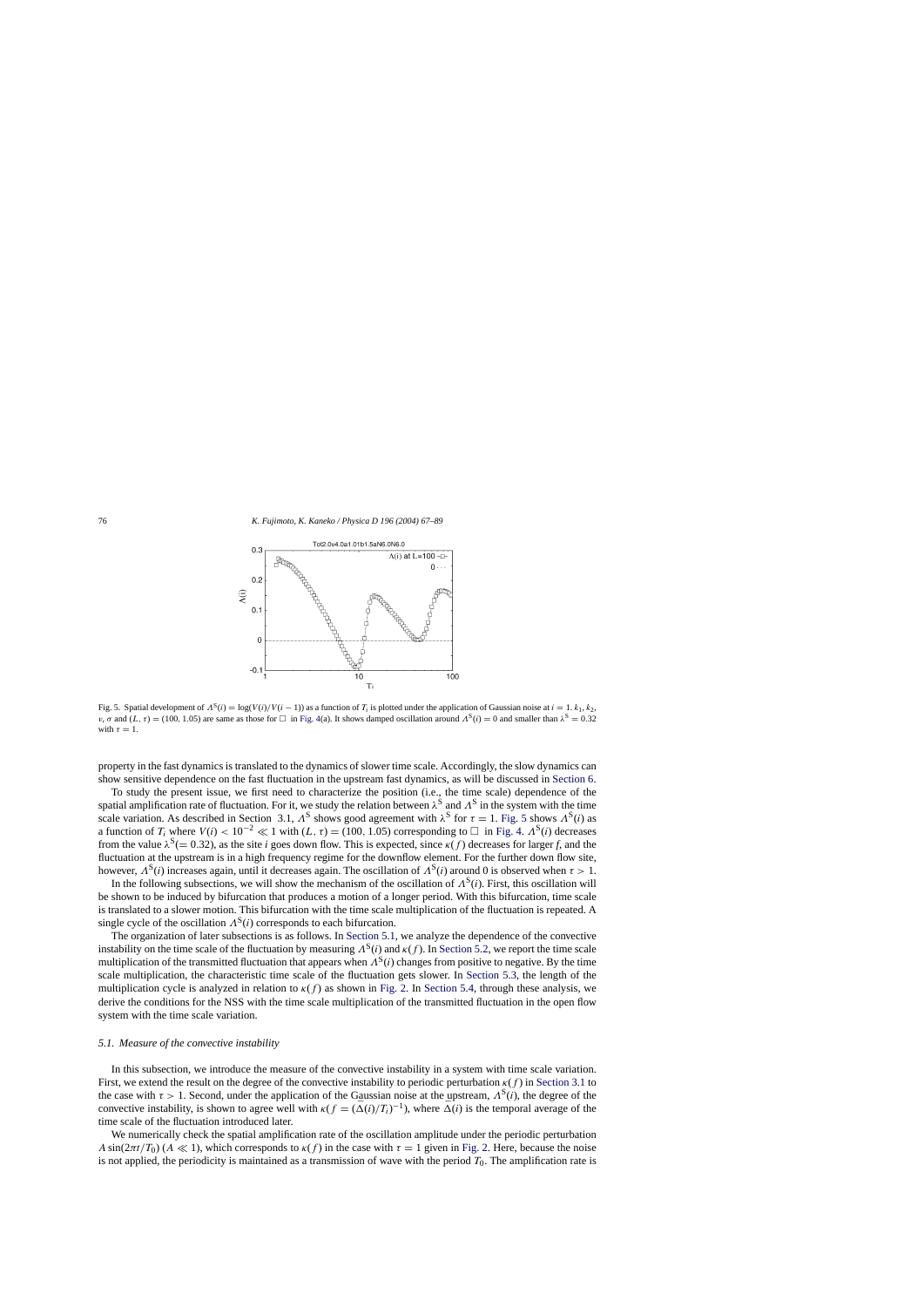<span id="page-10-0"></span>in good agreement with the analytic results, i.e,  $\kappa(f = (T_i/T_0)^{-1})$ , where  $(T_i/T_0)^{-1}$  denotes the inverse of the time scale of the perturbation period normalized by the intrinsic time scale of each element  $T_i$ .

Here we study the relation between  $\kappa(f)$  and  $\Lambda^{S}(i)$  under the application of Gaussian noise  $\eta$  applied at  $i = 1$ . First, as a measure of the inherent time scale of the fluctuation at each element, we introduce the average time scale of the fluctuation of  $b_i(t)$  as  $\bar{\Delta}(i)$ . The method for the computation is described in [Appendix B. T](#page-21-0)hen, the normalized average frequency  $\bar{f}_i$  is expressed as

$$
\bar{f}_i = \left(\frac{\bar{\Delta}(i)}{T_i}\right)^{-1} \tag{22}
$$

It corresponds to the peak frequency at each element in [Fig. 3\(b](#page-7-0)).

Second,  $\Lambda^{S}(i)$  is measured by the convective instability of the fluctuation around  $(a_{*}, b_{*})$ . To compare this quantity with  $\kappa(\bar{f}_i)$ , we define the frequency corresponding to each site *i*, which is given by  $\bar{f}_i$  defined above. Then the rate of amplification for each site *i* is estimated by the rate of amplification of the frequency given by  $\kappa(f)$ . Indeed,

$$
\Lambda^{\mathcal{S}}(i) \simeq \kappa(\bar{f}_i) \tag{23}
$$

holds rather well up to some sites. In Fig. 6,  $\Lambda^S(i)$  and  $\kappa(\bar{f}_i)$  are shown as a function of  $T_i$ . This degree of spatial amplification of fluctuation,  $\Lambda^S(i)$ , agrees rather well with  $\kappa(f)$ . In other words, the decrease of the spatial instability along the site is well characterized by the change of effective frequency of fluctuation, due to the change of the time scale of each element.

As shown in [Fig. 5, t](#page-9-0)his decrease stops at some site. Indeed, there, the effective frequency of fluctuation starts to decrease as is also shown in Fig. 6. Here the time scale multiplication of the fluctuation occurs as will be discussed in detail at the next subsection. By the multiplication,  $\bar{f}_i$  is decreased, and the corresponding  $\kappa(\bar{f}_i)$  is increased. Accordingly  $\Lambda^{S}(i)$  becomes positive again, and the convective instability is restored. Once the convective instability sufficiently is restored, the fluctuation is amplified and transmitted without the multiplication. This amplification rate is again estimated well by  $\kappa(\bar{f}_i)$ , which decreases again with the increase of  $\bar{f}_i$  along the downflow, in Fig. 6. This cycle of decrease of  $\Lambda^{S}(i)$  and recovery to a positive value by period multiplication is repeated.



Fig. 6.  $\Lambda^{S}(i)$  and  $\kappa(\bar{f}_i)$  are plotted as a function of  $T_i$ . They are rather good agreement with each other. The values of  $k_1, k_2, v, (L, \tau)$  and  $\sigma$  are same as those for [Fig. 5.](#page-9-0)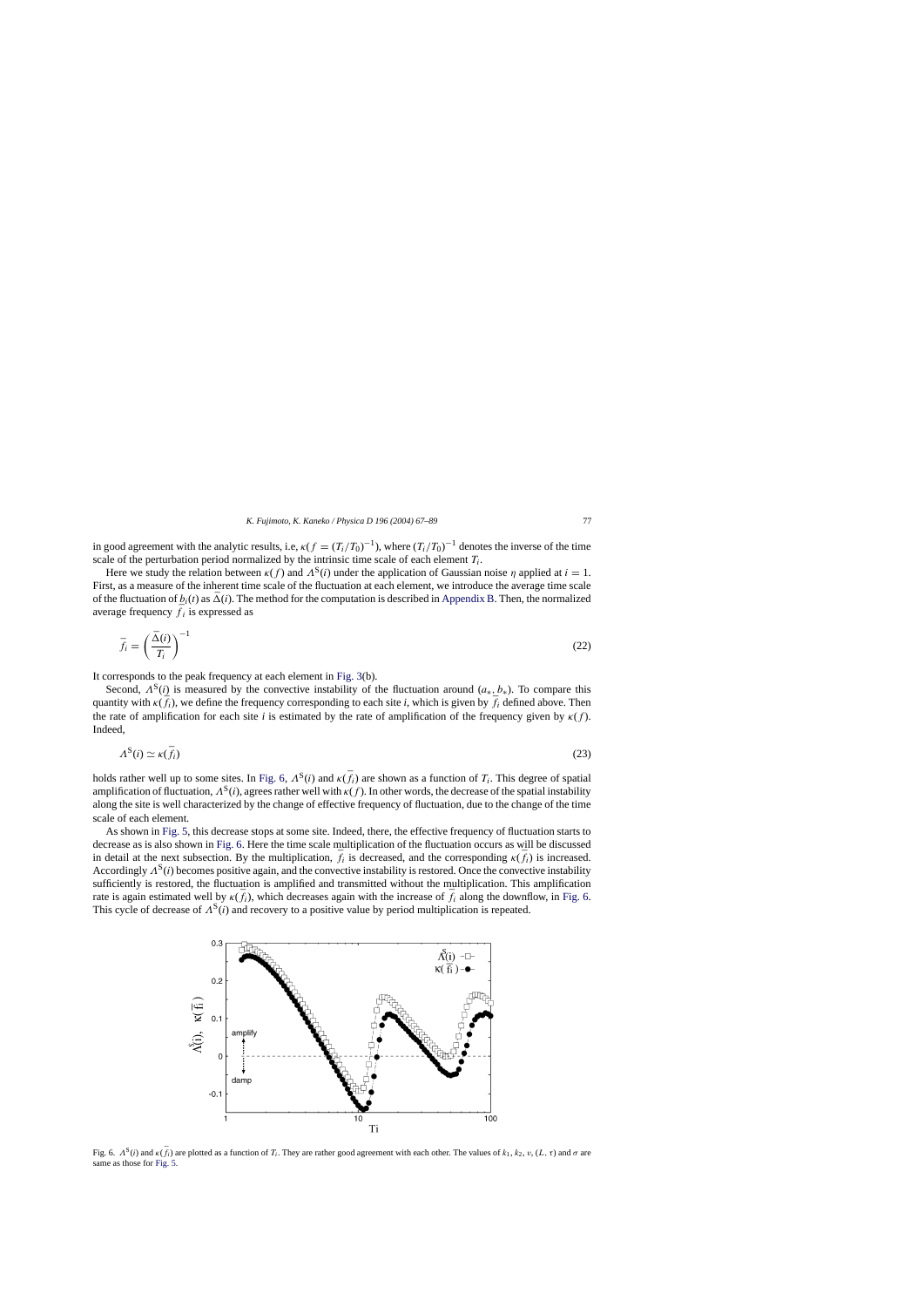<span id="page-11-0"></span>

Fig. 7. (a)  $\overline{\Delta}(i)/T_i$  ( $\square$ ) and  $\delta\Delta(i)/\overline{\Delta}(i)$  (+) as a function of *i*. The value of  $k_1, k_2, v, \tau, L, \sigma$  are same as those for [Fig. 5.](#page-9-0) (b) The schematic representation of the time scale multiplication process.

#### *5.2. Time scale multiplication of the transmitted fluctuation*

In this subsection, we show that the origin of the oscillation of  $V(i)$  in [Fig. 5](#page-9-0) is the time scale multiplication of the transmitted fluctuation. As schematically shown in [Fig. 3\(b](#page-7-0)), the time scale multiplication is a bifurcation to eliminate a motion with a higher frequency of motion. This multiplication is observed as the site goes downflow. We study the process through the analysis of the average time scale  $\bar{\Delta}(i) \equiv \langle \Delta_s(i) \rangle_s$  and the RMS  $\delta \Delta(i) \equiv \sqrt{\langle \Delta_s(i)^2 \rangle_s - \langle \Delta_s(i) \rangle_s^2}$ of  $b_i(t)$ . See [Appendix B](#page-21-0) for the specific method for the computation of these quantities.

Fig. 7(a) shows  $\bar{\Delta}(i)/T_i$  and  $\delta\Delta(i)/\bar{\Delta}(i)$  as a function of  $T_i$ . Around  $T_i \sim 12$  and 60,  $\bar{\Delta}(i)/T_i$  takes local minima, and then for larger  $T_i$ , it shows a steep increase, and at slightly larger values of  $T_i$ ,  $\delta\Delta(i)/\bar{\Delta}(i)$  takes local maxima. This rapid increase of  $\Delta(i)/T_i$  corresponds to the time scale multiplication. The time scale multiplication process is also shown in [Fig. 3\(a](#page-7-0)), where some pulses disappear at some element. Accordingly, the time scale of the transmitted dynamics is made slower. This multiplication of time scale appears repeatedly from the upstream to the downstream, as also shown in [Fig. 6.](#page-10-0)

Fig. 7(b) shows the schematic representation of the time scale multiplication process described above. As it goes to the downstream,  $T_i$  increases and the normalized time scale of the fluctuation  $\bar{\Delta}(i)/T_i$  decreases, as shown, for example, for  $T_i \lesssim 10$  in Figs. 6 and 7(a). Accordingly,  $\kappa(\bar{f}_i)$  changes from positive to negative value at some element with  $T_i \sim 6$ .

For an element with  $\kappa(\bar{f}_i) < 0$ , the distribution of  $\Delta(i)$  gets broader, i.e.,  $\delta\Delta(i)/\bar{\Delta}(i)$  gets larger as shown in Fig. 7(a). Within the broad distribution of  $\Delta(i)$ , some pulses are spatially damped and disappear, since  $\kappa(\bar{f}_i) < 0$ . This occurs for  $\Delta/T_i < f_{\text{max}}^{-1} = 1.8$ , where  $\Delta$  denotes the time interval of each pulse in the fluctuation as shown in Fig. 7(b). Accordingly the time scale of survived pulses gets slower. Then, for the transmitted wave, the convective instability is regained, the condition for the instability is satisfied for the normalized time scale,  $\Delta/T_i > f_{\text{max}}^{-1} = 1.8$ again.

Here we define the multiplication ratio as the ratio of  $T_i$ 's for successive local minima. In this example, the multiplication ratio per a single cycle is 60/12 ∼ 5 here, as shown in Fig. 7(b). This roughly gives the rate of frequency reduction by each multiplication process (recall also [Fig. 6\).](#page-10-0) By the repetition of the time scale multiplication, the fluctuation of fast elements can be translated into slower time scale, and transmitted to the downstream slow elements.

The noise  $\eta$  is essential for the time scale multiplication process. When only periodic perturbation A sin  $2\pi t/T_0$ is applied at the upstream, periodicity is just maintained and transmitted. Accordingly, at some site  $i_*$ , normalized time scale of the dynamics  $\bar{f}_{i*} = T_0/T_{i*}$  becomes smaller than  $f_{\text{max}}^{-1}$ , satisfying  $\kappa(\bar{f}_i) < 0$ . Then variance of the element  $V(i) = \sigma \exp(\sum_i A^{S}(i)) \simeq \sigma \exp(\sum_i \kappa(\bar{f}_i))$  (cf., [Eqs. \(17\) and \(23\)\)](#page-5-0) decreases towards 0, as *i* is larger. On the other hand, aperiodicity of the transmitted fluctuation leads to the broader distribution as shown in Fig. 7(a), and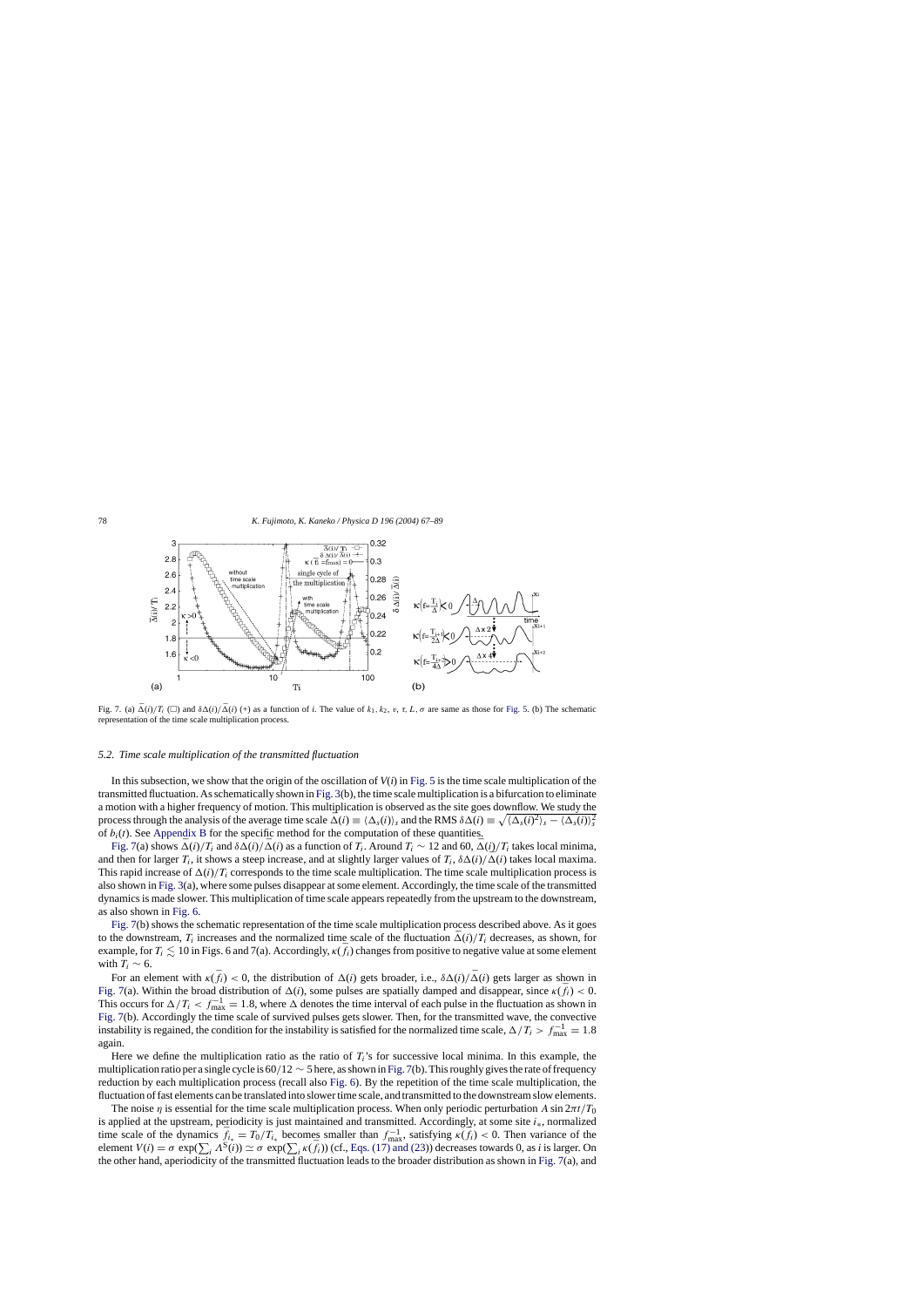<span id="page-12-0"></span>

Fig. 8. (a)  $\kappa(f)$  for a different set of values  $(v, k_2) = (2, 1.167)$  (bold line),  $(3, 1.317)$  (dotted line),  $(4, 1.5)$  (broken line). Although  $k_2$  is set so that max  $f_{f}(f)$  is independent of v,  $f_{\text{max}}$ ,  $f_{\text{min}}$  and the ratio  $f_{\text{max}}/f_{\text{min}}$  depend on v. (b)  $\Lambda(i)$  under the application of Gaussian white noise at  $i = 1$  as a function of  $T_i$  for  $v = 2, 3, 4$ . Each mark corresponds to each line in (a) as shown in the legend of the both figures. The period of oscillation, i.e., the rate of the frequencies by multiplication changes with v. (c) The multiplication ratio, plotted as a function of  $f_{\text{max}}/f_{\text{min}}$ . It is measured by ratio among the time scales where  $\delta\Delta(i)/\bar{\Delta}(i)$  shows local maxima as shown in [Fig. 7\(b](#page-11-0)), for various strength of the noise. The marks are same as (b).  $(L, \tau)$  and  $k_1$  are same with the marks.

allows for disappearance of some pulses through the transmission of the wave. Then, the time scale multiplication is possible to make the time scale longer.

## *5.3. Cycle of the multiplication*

Here we study the relationship of multiplication ratio with  $\kappa(f)$ . Fig. 8(a) shows  $\kappa(f)$  as a function of *f*, as in [Fig. 2, f](#page-7-0)or various v.  $f_{\text{max}}$ ,  $f_{\text{min}}$  and the ratio  $f_{\text{max}}/f_{\text{min}}$  depend on v. Correspondingly we have computed the model [Eq. \(7\)](#page-4-0) by applying Gaussian white noise at  $i = 1$ , to obtain spatial development of  $\Lambda(i)$ , as is plotted as a function of  $T_i$  in Fig. 8(b). The period of oscillation along the space, i.e., the multiplication ratio, changes with v.

As already mentioned, this multiplication ratio is highly correlated with the reduction of the frequency of the transmitted fluctuation by the multiplication. Recalling [Fig. 6,](#page-10-0) we can say that the multiplication process occurs when the corresponding  $\kappa(\bar{f}_i)$  becomes negative, while by the multiplication, the corresponding  $\kappa(\bar{f}_i)$  again takes a large positive value. Then, it is expected that the multiplication ratio is correlated with  $f_{\text{max}}/f_{\text{min}}$  for  $\kappa(f)$ . In Fig. 8(c), the multiplication ratio is plotted as a function of  $f_{\text{max}}/f_{\text{min}}$ . As expected, the ratio increases monotonically with  $f_{\text{max}}/f_{\text{min}}$ .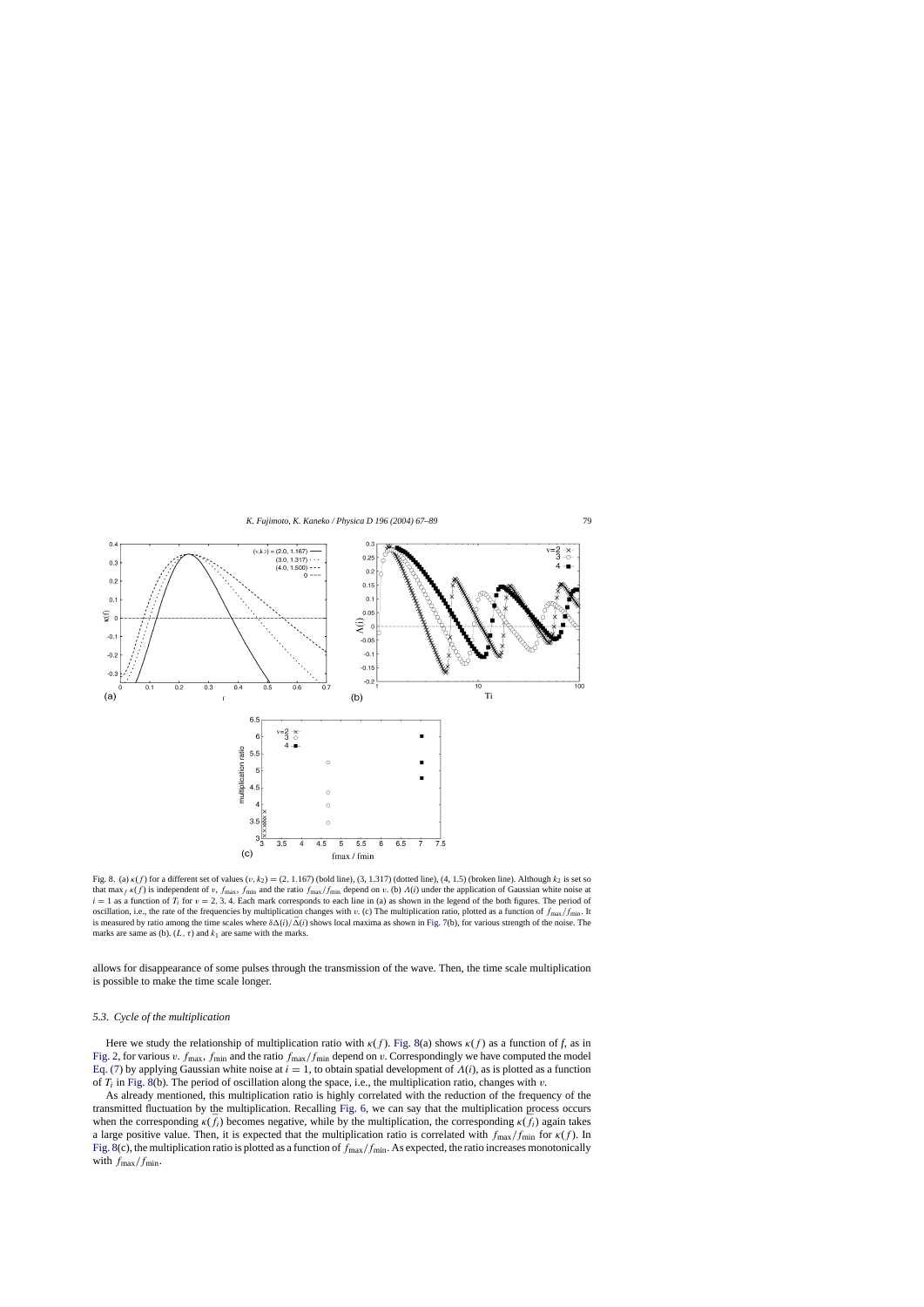<span id="page-13-0"></span>As  $f_{\text{max}}/f_{\text{min}}$  gets larger, the multiplication ratio, i.e., the period for successive multiplication events increases. The event of multiplication is less frequent. Accordingly, the multiplication influences less on the fluctuation in the downstream.

Furthermore, when  $f_{min}$  dose not exist, i.e., if  $\kappa(0) > 0$ , any lower frequency fluctuation than  $f_{max}$  is amplified and transmitted without the time scale multiplication, though the time scale multiplication can still appear for higher frequency. The time scale translation to slower scale by the multiplication is then blurred by the amplification without the multiplication. Accordingly regular structure is no longer produced at the downflow.

To sum up, existence of  $f_{\text{min}} > 0$  and not too large ratio  $f_{\text{max}}/f_{\text{min}}$  is necessary for successive appearance of the multiplication, to produce NSS at the downflow. Meaning of this condition will be discussed again at [Section 6.4.](#page-17-0)

## *5.4. Conditions for the noise-sustained structure with time scale multiplication*

In the previous three subsections, we have shown that the time scale multiplication leads to the propagation of the noise sustained structure, to a slower time scale. Summarizing the result of the above three subsections, we state the conditions for it.

As described in [Section 5.1,](#page-9-0) the convective instability with time scale variation is well characterized by  $\kappa(\bar{f}_i)$ . Adopting  $\kappa(\bar{f}_i)$  instead of  $\lambda^S$  from [Eq. \(23\),](#page-10-0) we extend [Eq. \(19\) f](#page-6-0)or the open flow with time scale variation as [Eq. \(7\)](#page-4-0) given by

$$
\sigma \exp\left(\sum_{i=1}^{i_g} \kappa(\bar{f}_i)\right) \sim 1\tag{24}
$$

In our model [Eq. \(7\),](#page-4-0) the condition for the NSS through the time scale multiplication, namely, Eq. (24), is satisfied under the following three properties.

• As shown in [Fig. 2,](#page-7-0) the degree of convective instability depends on the frequency of the transmitted fluctuation with the frequency *f* as

$$
\max_{f} \kappa(f) > 0, \quad \lim_{f \to \infty} \kappa(f) < 0 \tag{25}
$$

The former is necessary for the convective instability and the latter for damping of faster fluctuation than the scale  $T_i$  (i.e.,  $\kappa(f) < 0$  for  $f = (\Delta/T_i)^{-1} > f_{\text{max}}$  as shown in [Fig. 2\).](#page-7-0) In the present model, these conditions hold for a given range of the parameters,  $v, k_1$  and  $k_2$ .

The latter condition is not satisfied, for example, in a unidirectionally coupled complex Ginzburg–Landau os-cillator model, instead of [Eq. \(4\).](#page-3-0) For the model within some range of parameters, the condition max  $f_{f}(f) > 0$ is satisfied, but  $\lim_{f\to\infty} \kappa(f) = 0$ . In this case, for a system with time scale variation such as [Eq. \(7\),](#page-4-0) the time scale multiplication of the transmitted fluctuation cannot appear.

The existence of  $f_{\text{min}} > 0$ , namely,

$$
\kappa(0) < 0 \tag{26}
$$

and the ratio  $f_{\text{max}}/f_{\text{min}}$  is not too large as discussed in [Section 5.3.](#page-12-0) These conditions are necessary for the appearance of the multiplication effect in the downstream fluctuation.

The motion of the transmitted fluctuation is not periodic, described in [Section 5.2.](#page-11-0) This is necessary to have broad power spectrum so that faster motions are only eliminated, leading to a bifurcation with a slower time scale dynamics. This condition is necessary for the time-scale multiplication.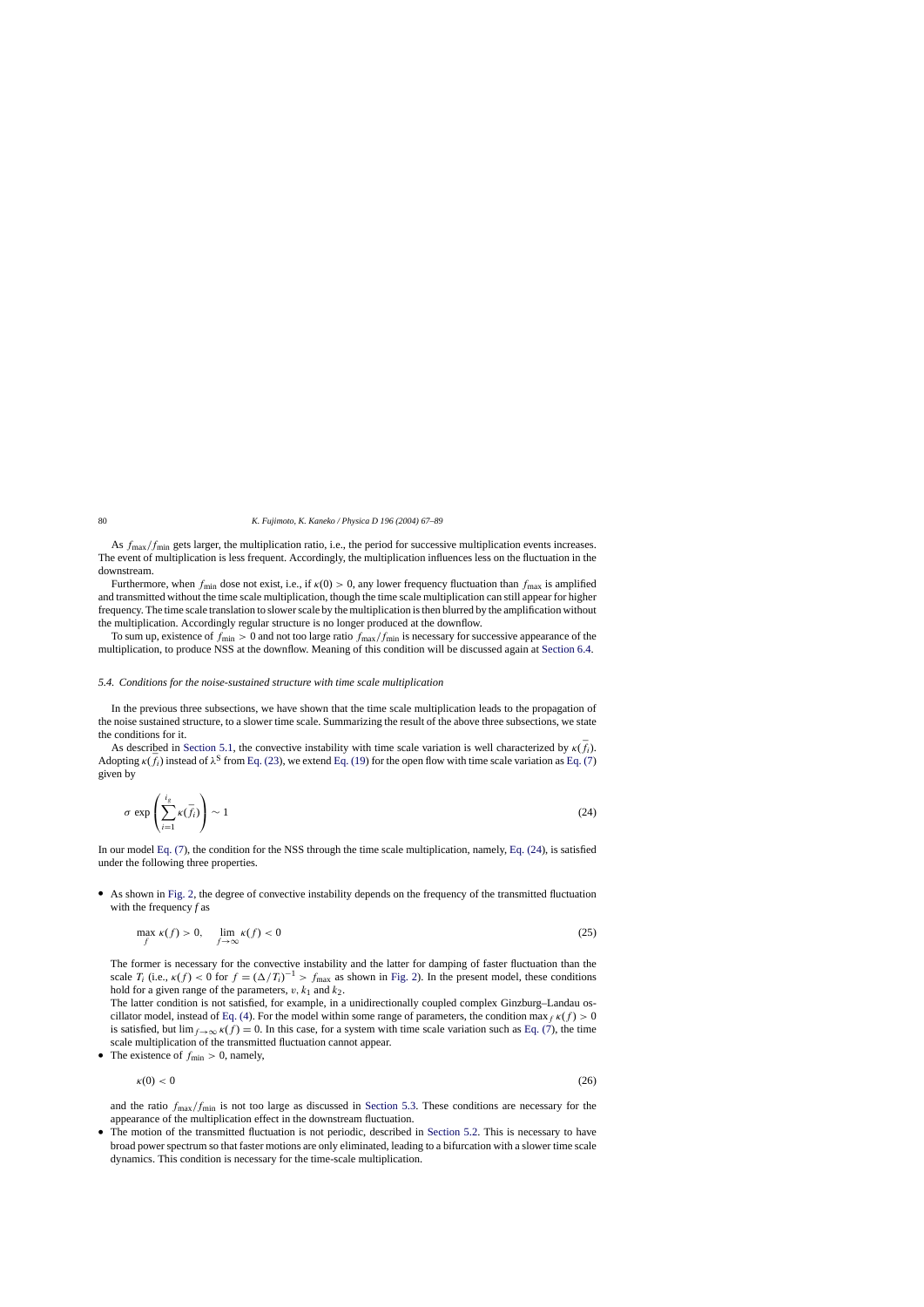#### <span id="page-14-0"></span>**6. Sensitive dependence of slow dynamics on fast elements**

In this section, we report how fast elements in the upstream affect the slow dynamics in the downstream, by the time scale multiplication of the transmitted fluctuation, as described in the above sections.

#### *6.1. Numerical results*

First we will show how statistical property of the slowest dynamics depends on that of fastest one by making the following operation to the fastest element, as introduced in the references [\[10\].](#page-22-0) In order to check the influence of the change of the fastest element, we apply some input to the upstream, and see how it affects the dynamics of the downstream. We set up the following external operation, and study the response.

#### *6.1.1. External operation and response*

After the initial transients have died out, at an arbitrarily chosen point in the temporal evolution, we apply periodic input A sin( $2\pi t/T_0$ ) (A  $\ll 1, T_0 \sim T_1$ ) and Gaussian noise  $\eta$  (with the strength  $\sigma \ll 1$ ) at the most upstream element,  $i = 1$ , where the time scale T<sub>0</sub> is the order of that of the upstream (T<sub>0</sub> ∼ T<sub>i</sub>). Then we examine if this addition of an external input to the upstream influences the downstream with a slower time scale.

Fig. 9 shows the spatiotemporal plot when  $T_0$  is changed from 6 to 12 at time = 20,000. At the downstream, NSS is generated following this change of  $T_0$ , through the repeated time scale multiplication of the transmitted pulses. Recall again that the time scale of the downstream dynamics is of the order of  $10<sup>2</sup>$ , that is much slower than  $T_0$ .

The plot in Fig. 9 shows that the time scale of the NSS generated at the downstream is of the order of the time scale of each element, and is much larger than the input time scale  $T_0$ , as in [Fig. 3\(a](#page-7-0)). To study the amplitude of generated oscillation, we again adopt  $V(L)$ , the RMS of  $b<sub>L</sub>$  of the slowest element. [Fig. 10\(](#page-15-0)a) shows the spatial development of *V*(*i*) by changing the frequency of the periodic inputs and noise applied



Fig. 9. Spatiotemporal plot of  $b_i$ , when  $T_0$  is changed from  $T_0 = 6$  to  $T_0 = 12$  at time  $= 20,000$ , where  $T_0$  is the input period applied at  $i = 1$ given by  $A \sin(2\pi t/T_0)$  with Gaussian noise  $\eta$ . The plotting methods and the axes are identical with [Fig. 3\(a](#page-7-0)). The NSS that does not exists for  $T_0 = 6$ , is generated at the downstream with the change to  $T_0 = 12$ .  $|\eta| \equiv 10^{-6}$ ,  $A = 10^{-3}$ ,  $T_{\text{total}} = 100$ ,  $(L, \tau) = (80, 1.06)$ . The value of v,  $k_1$ and  $k_2$  are same as those for [Fig. 1.](#page-6-0)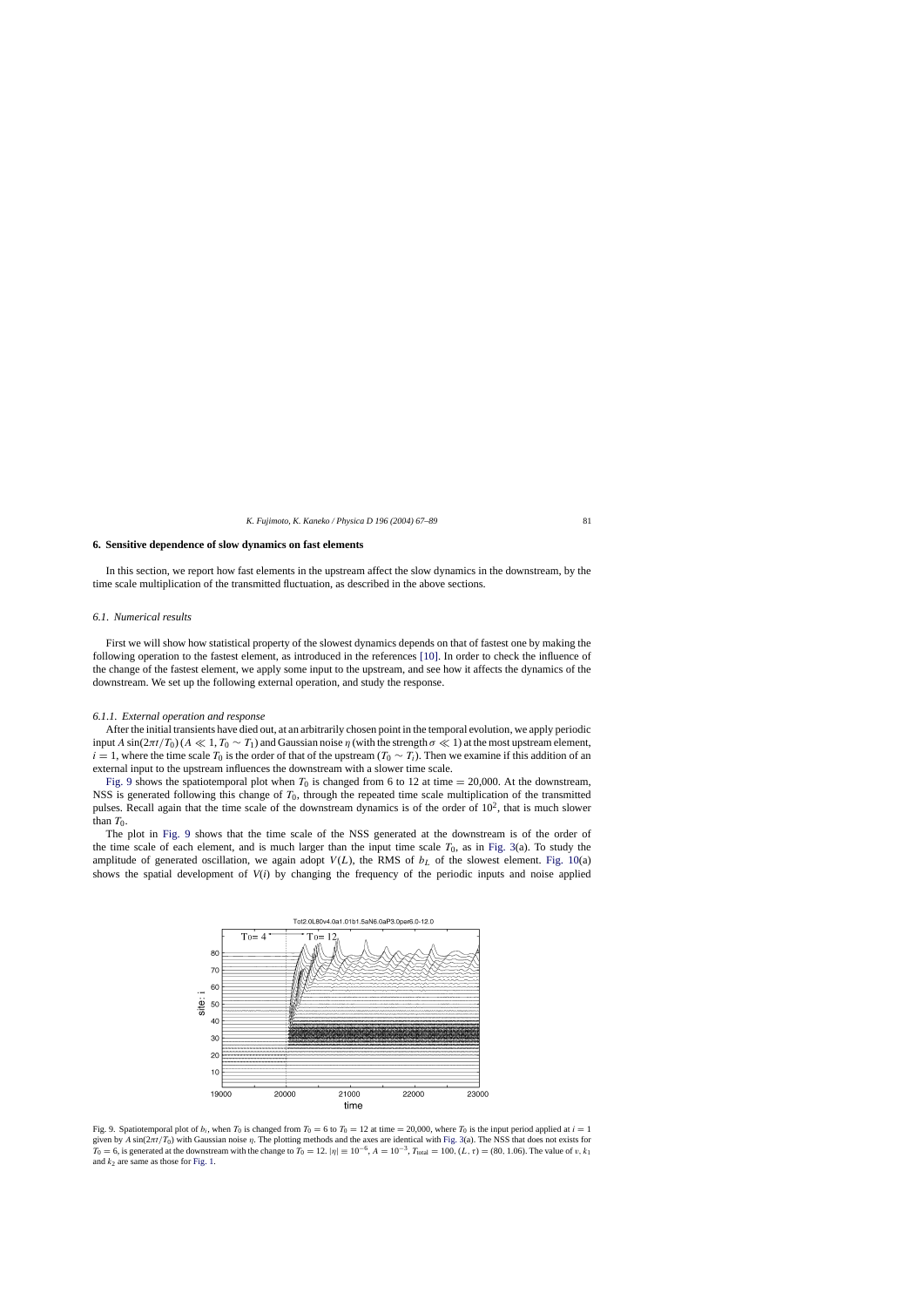<span id="page-15-0"></span>

Fig. 10. RMS of  $b_i(t)$  in (a) and the corresponding  $A^S(i)$  in (b) are plotted as a function of T<sub>i</sub>, where Gaussian noise  $\eta$  and A sin( $2\pi t/T_0$ ) is applied at  $i = 1$ . Each symbol in the plot corresponds to a different value of  $T_0$  as shown in the legend. (a) They show oscillation corresponding to the time scale multiplication of the transmitted fluctuation. (b) The phase of the oscillation and average of  $\Lambda^{S}(i)$  is plotted for the same set of input periods  $T_0$ , using the same symbol. The same values of  $(L, \tau)$ , *A* and  $\sigma$  are chosen as those for [Fig. 9.](#page-14-0)

at  $i = 1$ .<sup>7</sup> The difference of  $V(i)$  by the input period at  $i = 1$  is amplified (exponentially) in space. Then a larger difference is generated at the downstream. In other words, the amplitude of the element of the slow scale measured by  $V(L)$  sensitively depends on the period of the input at the fastest element.

As shown in Fig. 10(b) the pattern of  $\Lambda^{S}(i) = \log V(i)/V(i-1)$  depends on the period  $T_0$  of the upstream. There, as  $T_0$  is larger, the amplitude of the oscillation of  $\Lambda^S(i)$  is larger. The oscillation is maintained even at the downstream. The summation  $\sum_{i=1}^{i} \Lambda^{S}(i)$  at the downstream changes accordingly. Since the amplitude of the oscillation *V*(*i*) is expected to increase as  $\sigma \exp(\sum_{1}^{i} \Lambda^{S}(i))$ , it is sensitively dependent on  $T_0$ , as shown in Fig. 10(a). Hence, the downstream slow dynamics shows *sensitive* dependence on the upstream fast dynamics characterized by  $T_0$ .

#### *6.2. The boundary condition sensitivity in an open flow system*

In this subsection, we briefly review the condition for the boundary condition sensitivity [\[28,29\],](#page-22-0) discussed generally for an open flow system.

In general, we consider a unidirectionally coupled oscillator system given by  $dA_i/dt = \vec{F}(\vec{A}_i, \vec{A}_{i-1})$ , where  $\vec{A}_i = (a_i, b_i)$  and system size is *L*. Assume that each element, without adding noise, is attracted to a unique fixed point for any initial conditions. Generally, the value of this fixed point depends on the site *i*. When viewed from upstream to downstream, this spatial sequence of the fixed points is represented by a relaxation process from a fixed boundary condition  $\vec{A}_0$  to a fixed point  $\vec{A}_*$ , at the downstream, that is independent of  $\vec{A}_0$ . On the other hand, by the application of Gaussian noise  $\eta$  (| $\eta$ |  $\ll$  1), the property of the downstream dynamics, for example, the amplitude or frequency of the NSS, characterized by the RMS  $V(L)$  of  $\vec{A}_L$ , can depend on the value of the boundary condition. This phenomenon is called noise-induced boundary condition dependence. This boundary dependence is maintained even if a small noise is applied at all the elements. In other words, this sensitive dependence is both noise-induced and tolerant to noise.

According to the spatial relaxation pattern of the fixed points, the degree of the convective instability of the fixed points, quantitatively characterized by  $\lambda^S(i)$  in [Eq. \(2\)](#page-2-0) of the upstream depends on the boundary condition  $\vec{A}_0$ . On the other hand, the degree of convective instability is independent of the boundary where the fixed point approaches

<sup>&</sup>lt;sup>7</sup> In the upstream, *V*(*i*) mainly shows the amplitude with period  $T_0$  rather than noise  $\eta$ , because of  $A > \sigma$ . In  $T_i \leq 2$ , *V*(*i*) is spatially amplified because of the convective instability satisfied with  $T_0/T_i > 1/f_{\text{max}}$  in as described in [Section 5.2. O](#page-11-0)n the other hand, in  $T_i \ge 2$ ,  $V(i)$  is spatially damped because of the absolute stability satisfied with  $T_0/T_i < 1/f_{\text{max}}$ .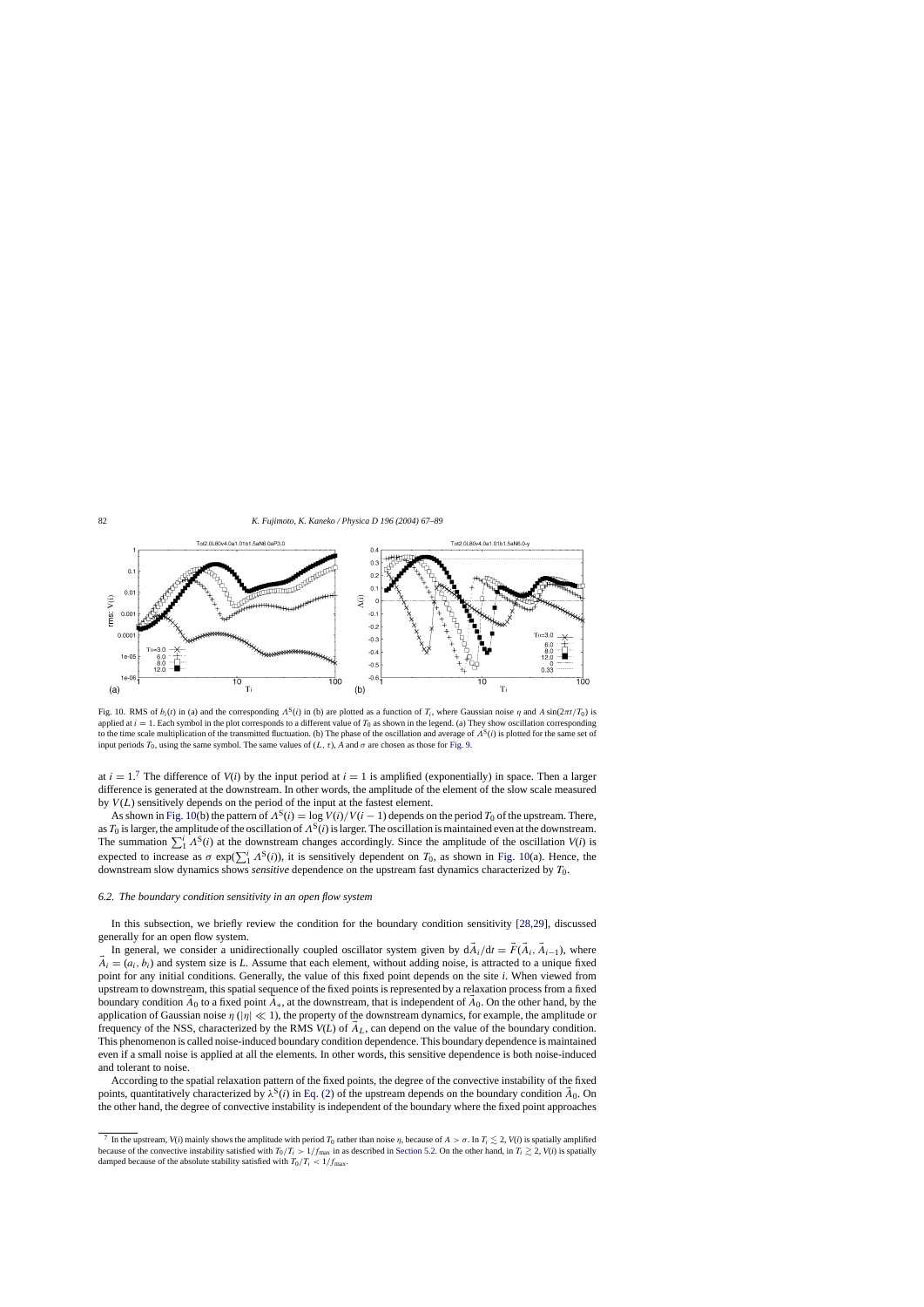<span id="page-16-0"></span>Table 1

Correspondence of the boundary condition dependence in the open flow without time scale variation to initial condition dependence in a  $1 - d$ chaotic map  $x_{n+1} = f(x_n)$ 

| Each step                   | Space $(i)$                                                                                                               | Time step $(n)$                                                      |
|-----------------------------|---------------------------------------------------------------------------------------------------------------------------|----------------------------------------------------------------------|
| Initial state               | Upstream property $A_0$ , $\sigma$                                                                                        | $x_1$                                                                |
| Final state                 | Downstream property RMS of $A_L$                                                                                          | $x_N$                                                                |
| Instability                 | Convective instability $\lambda^{S}(i)$                                                                                   | Temporal instability $\log  dx_{n+1}/dx_n $                          |
| Difference on initial state | Value of the boundary $\delta A_0$                                                                                        | Value $\delta x_1$                                                   |
| Initial state sensitivity   | $i=i_g$<br>$\sum {\{\lambda^{\text{S}}(i) _{\vec{A}_0+\delta \vec{A}_0} - \lambda^{\text{S}}(i) _{\vec{A}_0}}\}$<br>$i=1$ | $n=N$<br>$\delta x_1 \exp(\sum \log  dx_{n+1}/dx_n )$<br>$n=1$       |
| Condition                   | $i_g \leq i_r$                                                                                                            | $n = N$<br>$\delta x_1 \exp(\sum \log  dx_{n+1}/dx_n ) > 1$<br>$n=1$ |

 $\vec{A}_*$  in the downstream. If  $\lambda^S(i)$  relaxes spatially to the value for the downstream fixed point before NSS is generated, then there is no boundary condition dependence. Hence, only if the scale  $i_g$ , defined in [Eq. \(19\)](#page-6-0) as the formation length for the NSS, is smaller than the scale for the above length for the spatial relaxation, the generated downstream dynamics is expected to depend on  $\vec{A}_0$ .

As a simple measure of the spatial relaxation length  $i_r$  of the fixed points, we have introduced a 'half-decay' length for the spatial relaxation of  $\lambda^{S}(i)$  [\[28\].](#page-22-0) Roughly speaking,  $\lambda^{S}(i)$  is sensitively dependent on the boundary  $\vec{A}_0$  for  $i < i_r$ , while for  $i > i_r$ , it weakly depends on  $\vec{A}_0$ . Now let us focus on the relationship between  $i_g$  and  $i_r$ . If the convergence scale  $i_r$  is much smaller than  $i_g$ , the summation of the amplification rate of the noise, given by  $\sum_1^{i_g} \lambda^S(i)$ , depends little on the input. On the other hand, if  $i_r$  is larger than  $i_g$ , the downstream dynamics can strongly depend on the input. Hence, the conditions for the dependence on the input is represented [\[28\]](#page-22-0) by

$$
i_g \lesssim i_r \tag{27}
$$

It may be interesting to compare the present boundary condition dependence with the initial condition dependence common to chaotic system, for example in a one-dimensional map. This comparison is summarized in Table 1.

#### *6.3. Boundary condition dependence in the presence of time scale variation*

In the present system with the time scale variation, it is also interesting to discuss the boundary condition dependence. Here, each site  $i$  has its own time scale  $T_i$  and spatial relaxation in the last section is discussed in terms of the time scale. The condition  $i_g \lesssim i_r$  is then discussed in terms of the time scale.

Here we numerically check the condition Eq. (27). For larger  $\tau$ ,  $i_g$  is larger as shown in [Fig. 4\(b](#page-8-0)), because the convective instability exponent per element, characterized by  $\Lambda^{S}(i)$ , is smaller. On the other hand, for larger  $\tau$ ,  $i_r$ 

Table 2 Boundary condition dependence in the open flow with the time scale variation

|                             | Open flow with time scale variation                                               |  |
|-----------------------------|-----------------------------------------------------------------------------------|--|
| Each step                   | Time scale: $T_i$                                                                 |  |
| Initial state               | Fast scale property $T_0$ , A, $\sigma$                                           |  |
| Final state                 | Slow scale property $V(L)$ , $\bar{\Delta}(L) \gg T_0$                            |  |
| Instability                 | Convective instability $\kappa(\bar{f}_i) \simeq \Lambda^S(i) = \log V(i)/V(i-1)$ |  |
| Dependence on initial state | Time scale of the boundary $\delta T_0$                                           |  |
|                             | $i=i_{\varphi}$                                                                   |  |
| Initial state sensitivity   | $\sum {\{\kappa(\bar{f_i}) _{T_0+\delta T_0}-\kappa(\bar{f_i}) _{T_0}\}}$         |  |
|                             | $i=1$                                                                             |  |
| Condition                   | $i_g \lesssim i_r$                                                                |  |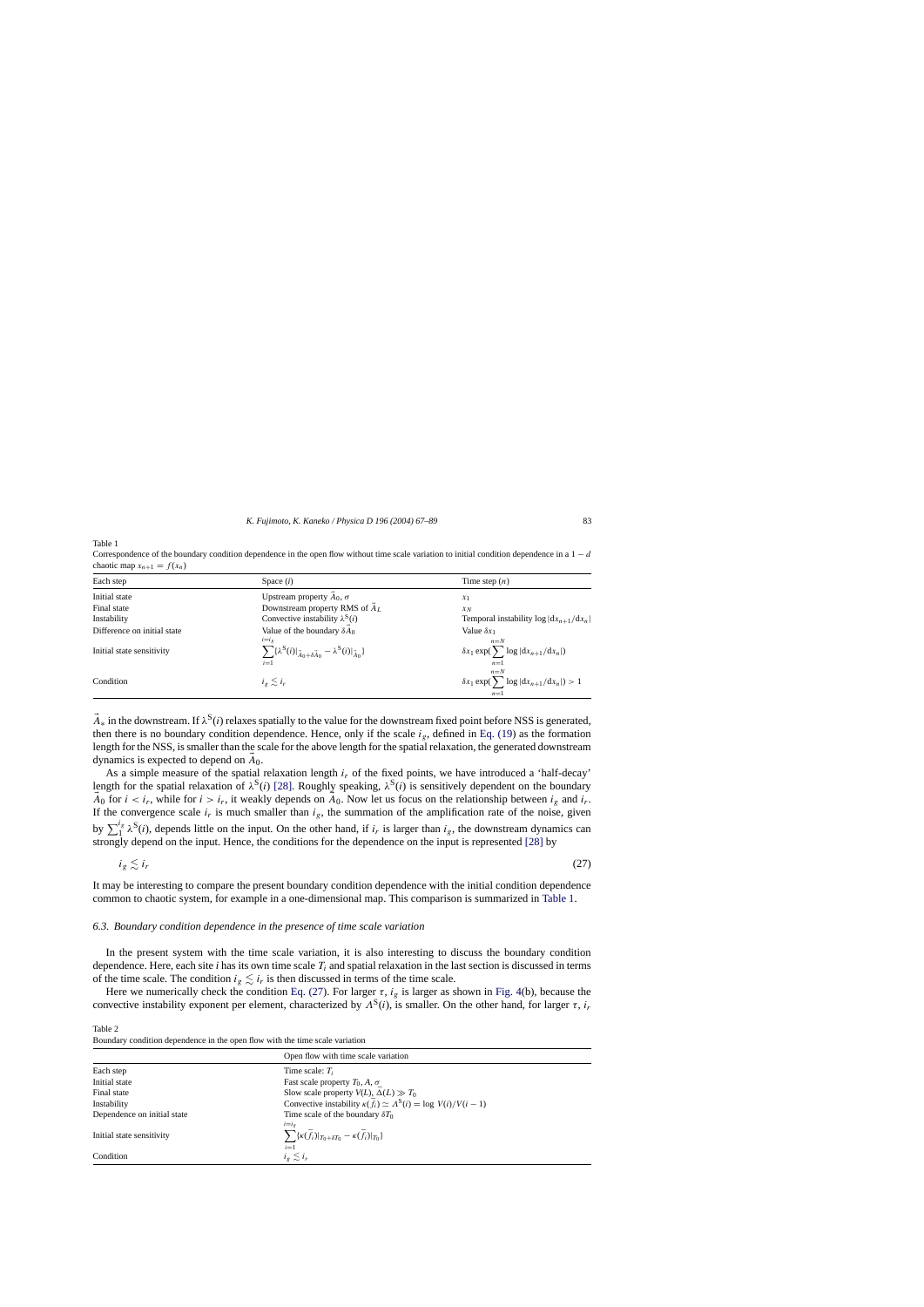<span id="page-17-0"></span>

Fig. 11. The RMS of the slowest element  $V(L)$  is plotted as a function of the period  $T_0$  applied at the fastest element as  $A \sin(2\pi t/T_0)$  with noise η (with the strength  $\sigma = 10^{-3}$ A). The marks correspond to a different set of (L, τ) as in [Fig. 4.](#page-8-0) The dependence is sharper, and approaches threshold-type dependence, as  $\tau$  is smaller.

is smaller (data are not shown). This is because the time scale multiplication is more difficult to occur due to larger time scale difference τ and the oscillation of  $\Lambda(i)$  along the flow disappears only at the upper flow. From these tendencies and [Eq. \(27\),](#page-16-0) it is expected that the boundary condition dependence in the slow dynamics is stronger as  $\tau$  is smaller. This is demonstrated in Fig. 11 where the RMS of the slowest element is plotted as a function of the period  $T_0$ , when the input A sin( $2\pi t/T_0$ ) with noise  $\eta$  is applied on the fastest element. There the boundary condition dependence is more strongly sensitive as  $\tau$  is smaller. It also supports the validity of the condition [Eq. \(27\).](#page-16-0) The boundary condition dependence for a system with the time scale variation is summarized in [Table 2.](#page-16-0)

As described in [Section 5.2, n](#page-11-0)oise is necessary for the time scale multiplication. In the present simulation, noise is applied only at the fastest element  $i = 1$ . On the other hand, even if the Gaussian noise with a small amplitude is applied at the all elements, the above result is invariant. Hence, the present sensitive dependence on the input is both noise-induced and noise-tolerant.

#### *6.4. Effect of the multiplication ratio*

In [Section 5.3, w](#page-12-0)e have shown that the ratio of the single multiplication cycle is highly correlated with  $f_{\text{max}}/f_{\text{min}}$ . The multiplication is less frequent as  $f_{\text{max}}/f_{\text{min}}$  is larger. Then, according to the discussion in the last subsection, the relaxation length  $i_r$  is smaller, and the dependence on boundary condition is expected to be weaker. Here we discuss about such relationship of multiplication ratio with the sensitive dependence of slow dynamics on fast elements.

In [Fig. 12](#page-18-0) the RMS  $V(L)$  of the slowest element *L* is plotted as a function of the period  $T_0$  applied at the fastest element as A sin( $2\pi t/T_0$ ), together with the noise  $\eta$ , with the amplitude  $\sigma = 10^{-1}A$ . As v is smaller, the multiplication ratio, i.e.,  $f_{\text{max}}/f_{\text{min}}$ , is smaller, the boundary condition dependence is more sensitive. Rather sharp threshold-type dependence is observed, then.

In conclusion, the dependence of slow dynamics on fast elements shows more sensitive as the multiplication ratio, correlated with  $f_{\text{max}}/f_{\text{min}}$ , is smaller.

#### **7. Summary and discussion**

#### *7.1. Summary of the mechanism*

In the present paper, we have reported translation of fast dynamics to slower dynamics by taking advantage of convective instability. The mechanism is explained by introducing the spatial instability exponent in the frequency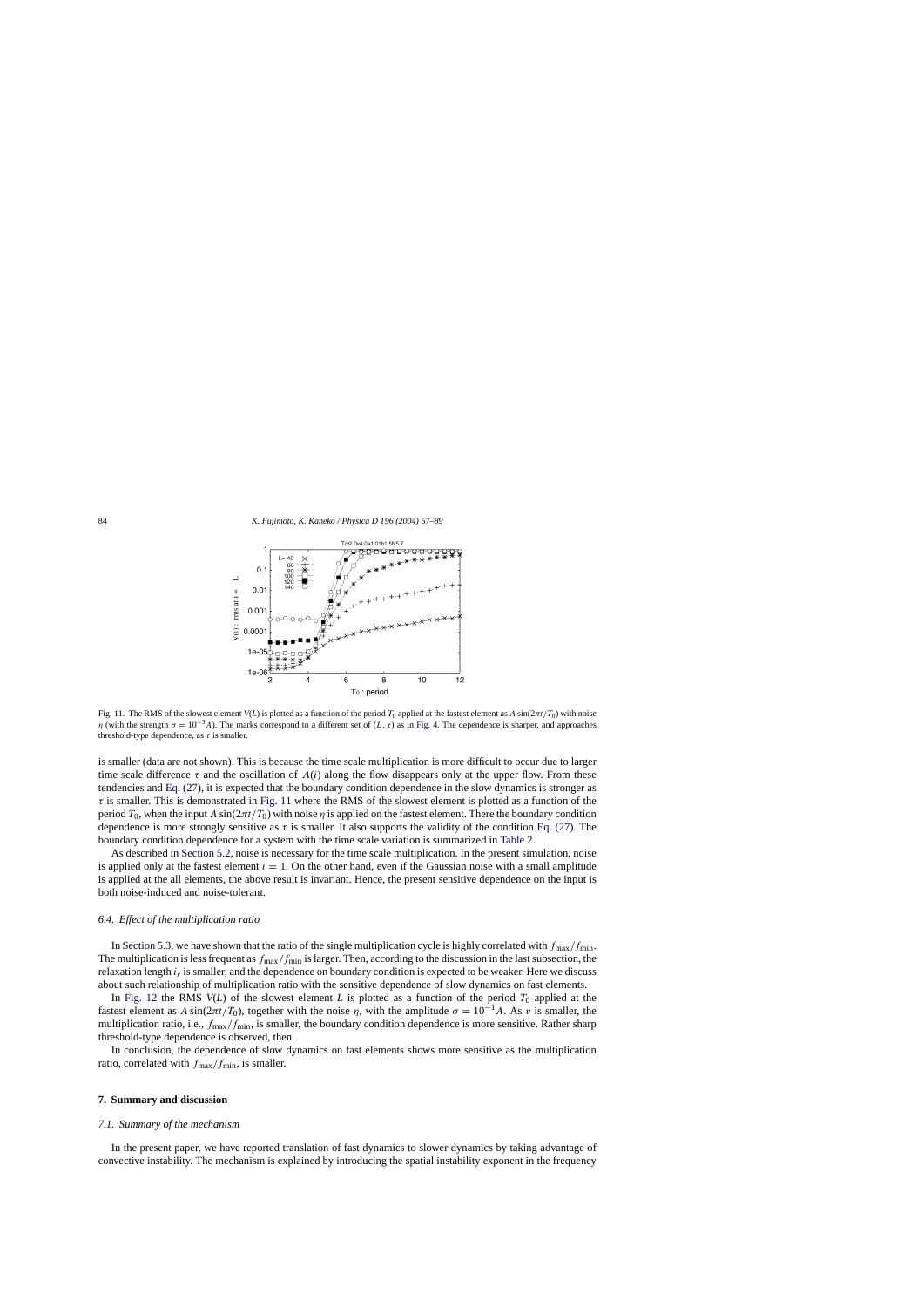<span id="page-18-0"></span>

Fig. 12. The RMS of the slowest element  $V(L)$  is plotted as a function of the period  $T_0$  applied at the fastest element as  $A \sin(2\pi t/T_0)$  with noise η (with the strength  $\sigma = 10^{-1}$ A). Here, the marks correspond to a different set of values of (v, k<sub>2</sub>) that is adopted in [Fig. 8\(b](#page-12-0))–(c). The ratio  $f_{\text{max}}/f_{\text{min}}$  is smaller as shown in [Fig. 8\(b](#page-12-0))–(c). With the decrease of  $f_{\text{max}}/f_{\text{min}}$ , dependence of the downflow dynamics on  $T_0$  is stronger.

space, given by  $\kappa(\bar{f}_i)$ , where  $\bar{f}_i \equiv (\bar{\Delta}(i)/T_i)^{-1}$ , instead of the spatial Lyapunov exponent  $\lambda^S$ . The phenomena and the mechanism we found are summarized as follows.

Time scale translation of the transmitted fluctuation with the use of convective instability is reported in [Section 4.](#page-7-0) There the transmitted fluctuation is not only spatially amplified but also is made slower from the upstream to the downstream. This translation is realized by the time scale multiplication of the transmitted fluctuation, where the bifurcation to the motion with larger periods occurs successively. This mechanism is quantitatively expressed by the oscillation of  $\Lambda(i) \simeq \kappa(\bar{f}_i)$  in [Fig. 6](#page-10-0) and the broader distribution of the fluctuation at the onset of the multiplication in [Fig. 7\(a](#page-11-0)). This time scale multiplication is found to occur when the following conditions are satisfied. First, the spatial instability exponent is positive only within a range of frequency  $f_{\text{min}} < f < f_{\text{max}}$  as given by [Eqs. \(25\) and](#page-13-0) (26). Second, non-periodicity of the transmitted fluctuation allows for a broad spectrum in the frequency. These conditions are satisfied at smaller  $\tau$ ,  $\tau \lesssim 1.05$ , i.e.,  $k_x \lesssim 2 \times 10^{-2}$  because of  $\tau = \exp k_x$ , in the present model as shown in [Fig. 4\(a](#page-8-0)).

Next, due to the convective instability with the time scale translation, the slow dynamics in the downstream are shown to sensitively depend on the fastest element in the upstream, as described in [Section 6.1. I](#page-14-0)t is realized by the modulation of the time scale multiplication process that depends on the dynamics of faster elements. By extending the boundary condition sensitivity introduced in [\[28,29\]](#page-22-0) to include the change of time scale, the condition  $i_g \lesssim i_r$ for the sensitivity is rewritten in [Table 2. A](#page-16-0)ccordingly the dependence is shown to be more sensitive as  $\tau$  is smaller as shown in [Fig. 11.](#page-17-0)

These mechanisms are maintained even if  $T_{total}$  is larger by fixing  $\tau$  and making the system size *L* larger. It should also be noted that these mechanisms work even in an asymmetric reaction diffusion equation with time scale variation [Eq. \(6\).](#page-3-0) The phenomena and the mechanisms are rather universal in a class of systems with spatially asymmetric coupling with the time scale change. As long as the conditions mentioned above are satisfied, the present phenomena are observed. These mechanisms and conditions are experimentally verifiable, because the measure of the convective instability, i.e.,  $\kappa(f)$  and  $\Lambda(i)$  can be calculated from experimental time series data, as described in [Eq. \(17\)](#page-5-0) and [Appendix A.](#page-20-0)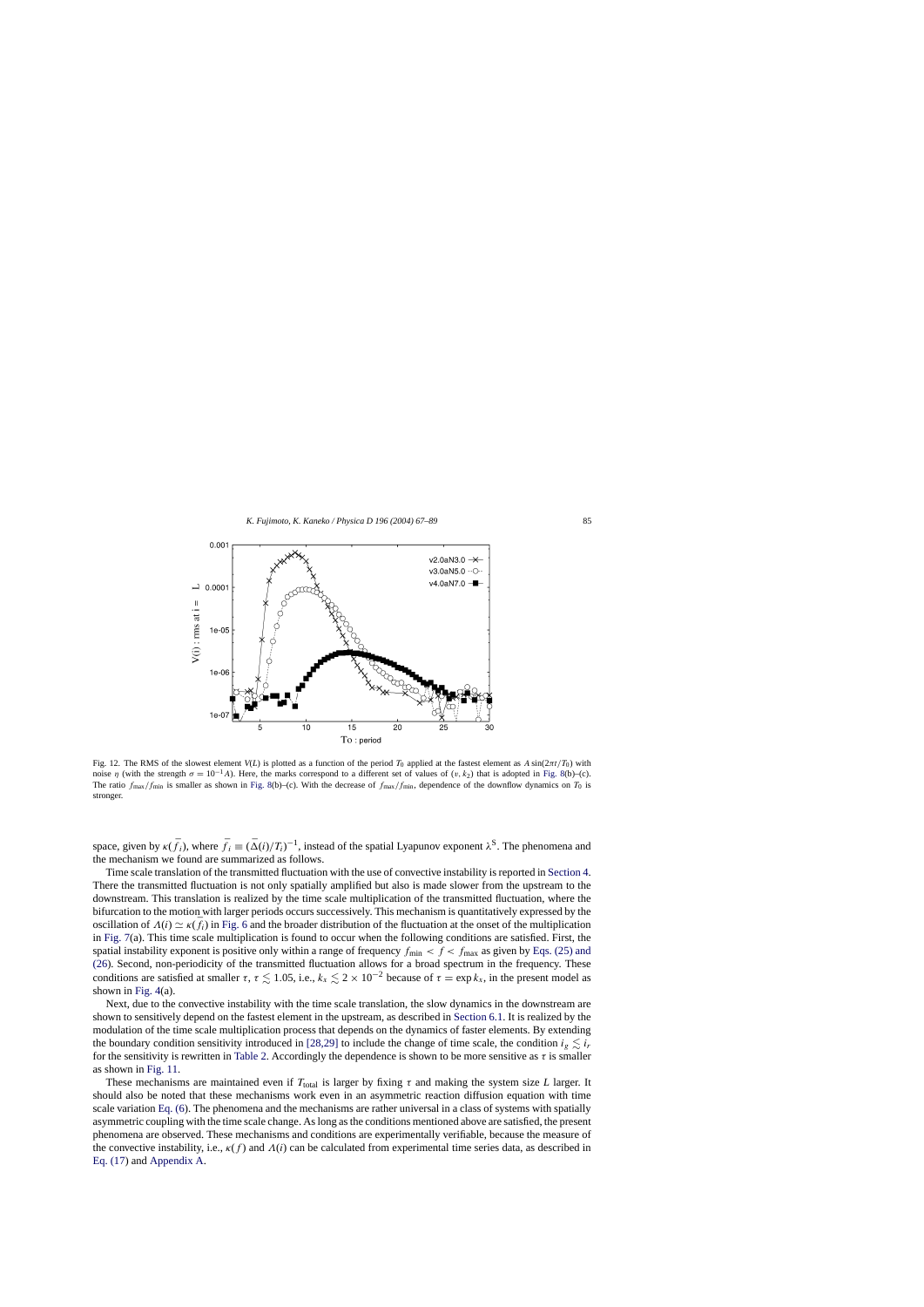## <span id="page-19-0"></span>*7.2. Asymmetric diffusion from slow to fast element*

In the subsection, we discuss about an open flow system where the time scale becomes faster as it goes to the downstream, in contrast to the system studied in the present paper. To be specific, we adopted  $\tau < 1$  in [Eq. \(7\).](#page-4-0)

For a NSS to propagate to the downstream with a faster time scale, the fluctuation is not only spatially amplified and transmitted, but also translated into a faster time scale, in contrast to the convective instability reported in [Section 4.](#page-7-0) Then, instead of the time scale multiplication of the transmitted fluctuation around  $\bar{f}_i = f_{\text{max}}$  in [Section 4, t](#page-7-0)he time scale division around  $\bar{f}_i = f_{\text{min}}$  is necessary. Then, from the analogy of [Eqs. \(25\) and \(26\)](#page-13-0) in [Section 5.4,](#page-13-0) it is necessary for

$$
\max_{f} \kappa(f) > 0, \quad \lim_{f \to \infty} \kappa(f) < 0, \quad \kappa(0) < 0 \tag{28}
$$

We have studied several examples using [Eq. \(7\)](#page-4-0) with  $\tau < 1$ . For some cases that satisfy with Eq. (28), the NSS is propagated with the time scale division of the transmitted fluctuation, and *sensitive* dependence of the downstream fast dynamics on the upstream slow dynamics is observed, similarly with [Section 6. F](#page-14-0)or some other cases, however, the NSS is not generated to downflow. For example, during the spatial amplification with the period division, refractory period of slower upstream elements is too long for the downstream faster elements, which may hinder the propagation of the NSS, even if Eq. (28) is satisfied.

If the time scale division works, the statistical properties of the fast elements can affect the slow dynamics in the open flow with  $\tau > 1$ . This is in contrast to the results in *symmetrically* coupled *chaotic* oscillators with power law time scale variation, where statistical properties of fast elements can affect the slow dynamics but that of the slow elements cannot affect the fast dynamics [\[10\].](#page-22-0) In this sense, the role of convective instability in the present case may be different from that of the chaotic instability in the previous study, though the appearance of the bifurcation cascade is common whenever the fast elements affect the slow dynamics. Further analysis is necessary for the case with  $\tau > 1$ , to discuss the condition for the transmission from slow to fast elements.

#### *7.3. Relevance to a physical system*

We discuss possible relevance of the present result to a physical systems, in particular, to memory effect in glassy systems, gel, granular materials and so forth [\[33\].](#page-22-0)

As already mentioned in [Section 3.2,](#page-4-0) in the avalanche behavior of a sand pile, it is observed that the particle flow on the surface is fast but the velocity gets much slower as the position is deeper from the surface [\[31\].](#page-22-0) Indeed, existence of such time scale variation distinguishes the granular flow from ordinary fluid flow. The flow at the horizontal direction along the surface, i.e., that of the granular flow in avalanche, is an open flow, while the system has a unidirectional coupling also along the vertical direction to the surface because granular particles are piled up on the vertical direction, and a flow at a deeper side is triggered to a faster flow at the surface. Since the time scale for the velocity increases along the vertical direction, the convective instability in this direction may lead to the time scale translation of the transmitted fluctuation reported in the present paper. It is then interesting to measure the development of the fluctuation and the void creation in the sand pile that may correspond to the time scale multiplication in the present paper. Then, through the convective instability, the slow creep motion in the inside of the sand pile can be sensitively dependent on the fast surface flow. This cascade transfer of flow could be studied in comparison with energy or inverse cascade in fluid turbulence.

History dependence of stress pattern in the sandpile on the way how granular particles are piled up is recently discovered [\[34\].](#page-22-0) The mechanism of the history dependence is discussed in terms of convective instability and the time scale variation from the surface to the inside [\[35\].](#page-22-0) Further study of the history dependence based on the time scale translation in the present paper may be relevant to understand the memory effect in such systems.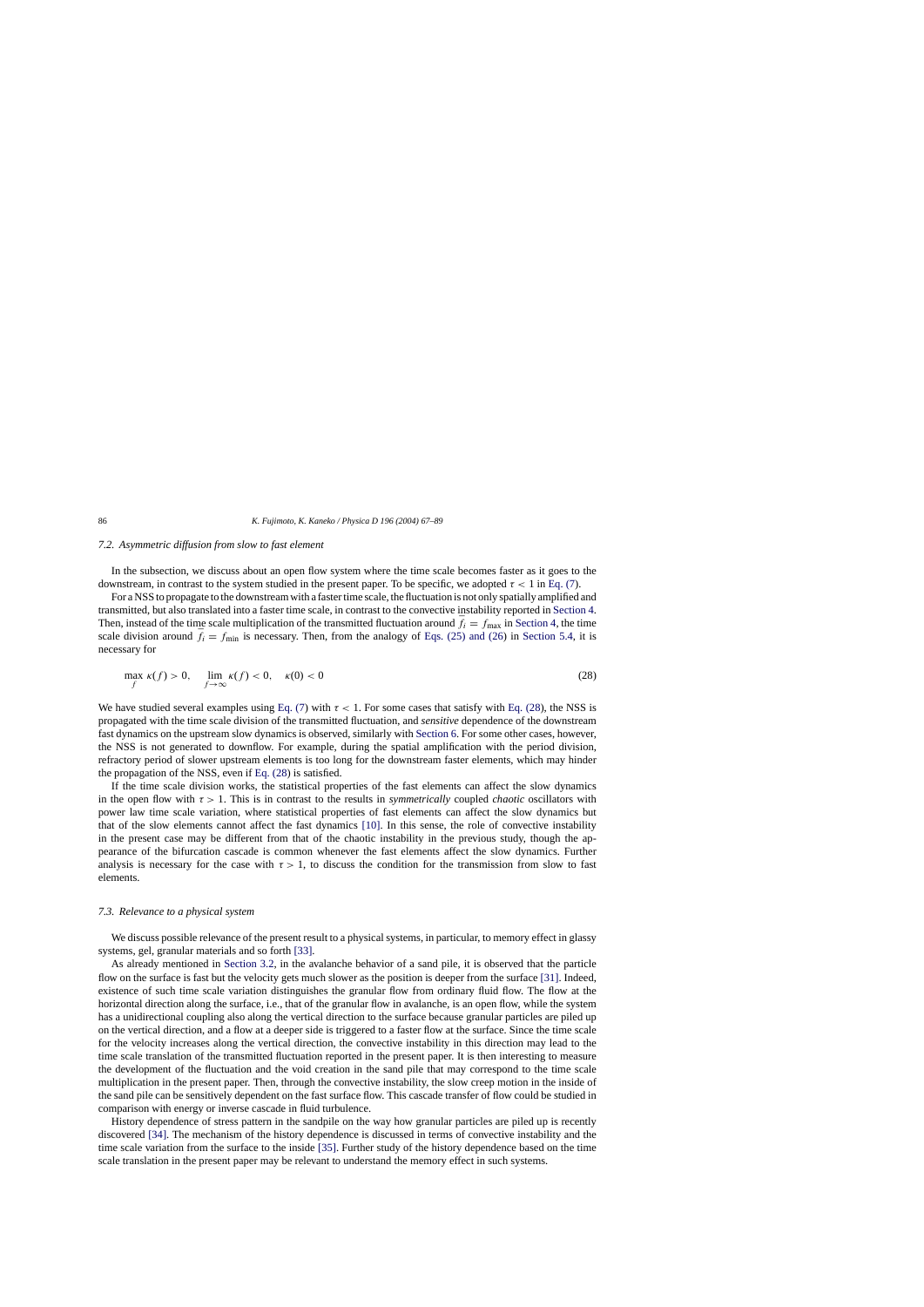## <span id="page-20-0"></span>*7.4. Relevance to biological system*

Finally we give some remarks on the relevance of the present study to biological systems, which often involve multiple time scales. There, changes at a faster time scale sometimes affect the dynamics on slower time scales. In a biological system, this leads to various forms of 'memory'. For example, cells can adapt to fast external changes, with some changes in their internal states [\[37\].](#page-22-0) In an intra-cellular signalling system, through cascade of reactions, environmental change is successively transferred to other chemicals, and then to the change of gene expression. Here each reaction has a different time scale, and the change of chemical concentrations at a downflow in the cascade may be slower [\[11\].](#page-22-0) Then, the mechanism presented in the paper provides a way how a fast external change is translated into a slower change of intra-cellular chemical states. Here, sensitive dependence on the external (boundary) condition is important for biological response.

In the above discussion, the suffix  $i$  of  $a_i$  in the present paper is regarded to correspond to a different chemical species (say kinase), and the unidirectional coupling is taken along the reaction network. It is also possible to consider more directly reaction-diffusion dynamics in a single cell, so that the suffix *i* denotes the real space. Due to the concentration gradient of some catalyzing chemicals, some parameters in the reaction equation vary accordingly (see [\[36\],](#page-22-0) for a model for the embryonic development). When there is concentration gradient of the chemical C that has a property introduced in [Section 3.2,](#page-4-0) it is possible that the concentration change near the membrane, i.e., the boundary condition of the upstream, can be fast, and the time scale is slower at the inside of the cell, i.e., at the downstream. With an external flow expressed as v∂b/∂x in [Eq. \(5\),](#page-3-0) this intra-cellular dynamics has an open-flow type coupling with the time scale variation. Then, a fast change near the membrane may crucially influence on the chemical state of the inside of the cell, and history dependence of the cell on the external environment may arise.

Another possible application of the results of the present paper will be a neural system, where fast changes in the input can be kept as memory over much longer time scales. The memory is believed to have different time scales, as often discussed in the regulation among short-term memories, long-term memories and learning [\[38,39\]. L](#page-22-0)ong-term potentiation of a single neuron involves cascade reactions, similarly to the MAP kinase cascade in the intra-cellular signalling system. The long-term potentiation appears as a response with a slower scale at the downstream of the cascade, depending on the environmental stimuli with a faster scale at the upstream of the cascade [\[12\].](#page-22-0) It is also interesting to note that the firing rate of neurons depends on area of the brain, and thus the time scale is changed as the external information is transferred. Thus, the mechanism in the present paper may shed new light on memory in brain.

## **Acknowledgement**

A. Awazu, M. Matsuo, Y. Sato, T. Shibata and S. Ishihara for stimulating discussion and helpful comments.

#### **Appendix A. The degree of the convective instability to periodic perturbation**

We consider unidirectionally coupled ordinary differential equations as

$$
\ddot{\vec{A}}_i = \vec{G}(\vec{A}_i, \vec{A}_{i-1}) \tag{A.1}
$$

Here the stability analysis is calculated for  $\vec{A}_i^* + \delta \vec{A}_i \equiv (a_* + \delta a_i, b_* + \delta b_i)$  as

$$
\delta \dot{\vec{A}}_i = \frac{\partial \vec{G}}{\partial \vec{A}_i} \bigg|_{\dot{\vec{A}}_i = 0} \delta \vec{A}_i + \frac{\partial \vec{G}}{\partial \vec{A}_{i-1}} \bigg|_{\dot{\vec{A}}_i = 0} \delta \vec{A}_{i-1}
$$
\n(A.2)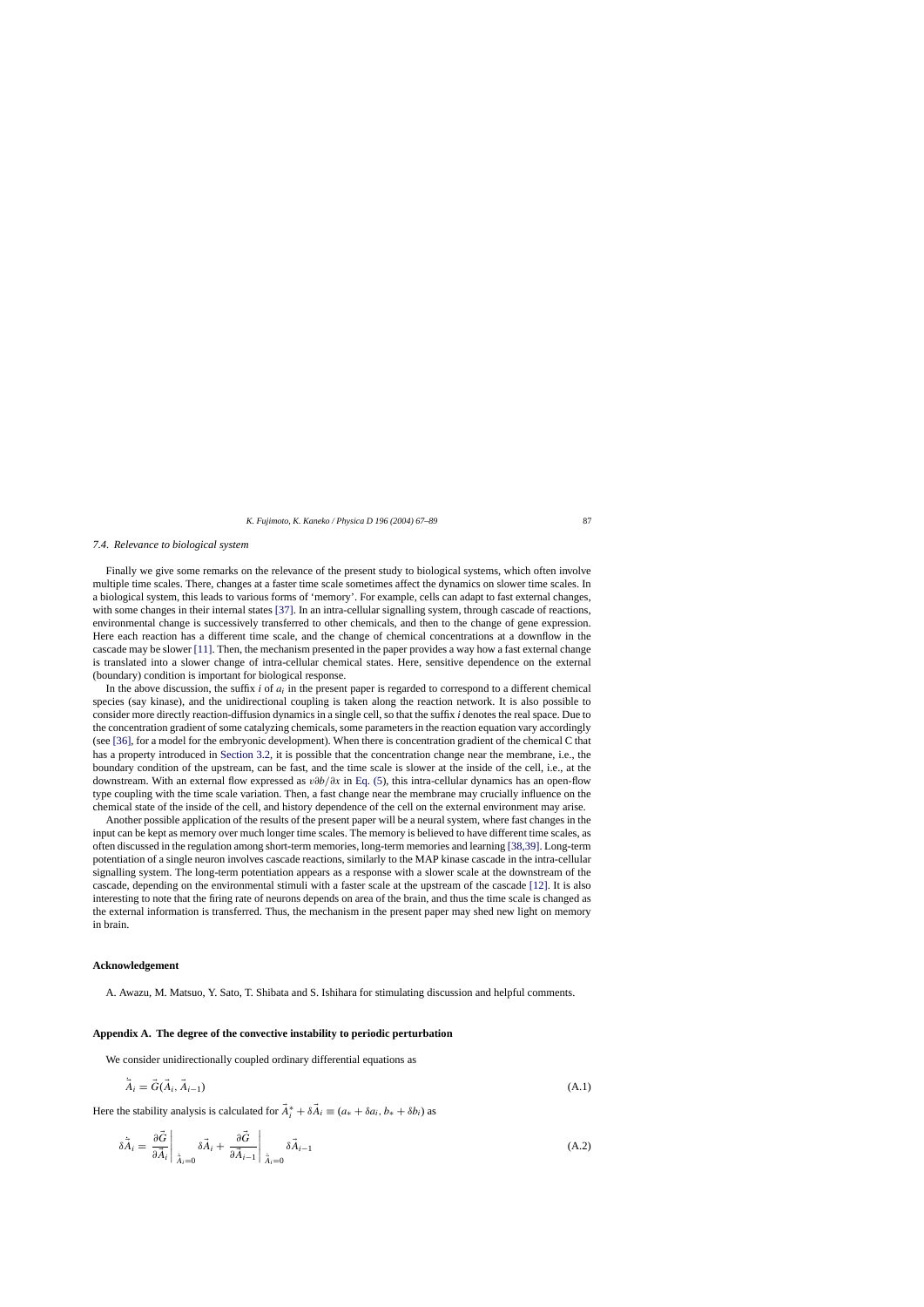<span id="page-21-0"></span>where  $\vec{A}_i^* \equiv (a_*, b_*)$  is a fixed point satisfied with  $\dot{A}_i = 0$  and  $\delta \vec{A}_i \equiv (\delta a_i, \delta b_i)$ . The Fourier transformation is introduced as

$$
\vec{\Psi}_i(f) = \int \delta \vec{A}_i(t) e^{2\pi jft} dt
$$
\n(A.3)

where  $\vec{\Psi}_i(f) \equiv (\psi_{a,i}(f), \psi_{b,i}(f))$ . Then [Eq. \(A.2\)](#page-20-0) is transformed as

$$
2\pi j f \vec{\Psi}_i = \frac{\partial \vec{G}}{\partial \vec{A}_i} \bigg|_{\dot{\vec{A}}_i=0} \vec{\Psi}_i + \frac{\partial \vec{G}}{\partial \vec{A}_{i-1}} \bigg|_{\dot{\vec{A}}_i=0} \vec{\Psi}_{i-1}
$$
\n(A.4)

The spatial recursive equation for the frequency Fourier component is derived as

$$
\left(-\frac{\partial \vec{G}}{\partial \vec{A}_i}\bigg|_{\dot{\vec{A}}_i=0} + 2\pi j f\right) \vec{\Psi}_i = \left.\frac{\partial \vec{G}}{\partial \vec{A}_{i-1}}\right|_{\dot{\vec{A}}_i=0} \vec{\Psi}_{i-1}
$$
\n(A.5)

Accordingly, the degree of the convective instability to periodic perturbation with frequency  $f$ , i.e.,  $\kappa(f)$ , is calculated from Eq. (A.5) by introducing the spatial recursive equation for the frequency Fourier component [\[24,25\].](#page-22-0)  $\kappa(f)$  is given by logarithm of the transfer function from the spectra at the upstream to that at the downstream as

$$
\kappa(f) = \log \frac{|\vec{\Psi}_i|}{|\vec{\Psi}_{i-1}|} \tag{A.6}
$$

Hence, we can experimentally calculate  $\kappa(f)$  from power spectra of the fluctuation at the upstream and the downstream, when the strength of each fluctuation is not so large.

#### **Appendix B. Calculation of the distribution of the fluctuation**

The distance of each local maximum in the time evolution of  $x_i$  is defined as  $\Delta_s(i)$  and measured as shown in Fig. B.1, *s* denotes the sample index. We construct the distribution from the collection of the samples  $\Delta_s(i)$  for a long time.

The average and the root mean square of the distribution are calculated as

$$
\begin{cases}\n\bar{\Delta}(i) \equiv \langle \Delta_s(i) \rangle_s \\
\delta \Delta(i) \equiv \sqrt{\langle \Delta_s(i)^2 \rangle_s - \bar{\Delta}(i)^2}\n\end{cases}
$$
\n(B.1)

 $\langle \cdot \rangle_s$  means sample average for *s*.  $\bar{\Delta}(i)$  denotes the average time scale of the fluctuation and  $\delta\Delta(i)$  denotes the root mean square of the distribution.



Fig. B.1. Schematic representation of the measurement of the distribution.  $\Delta_s(i)$  is measured as the time interval of each local maximum of  $x_i(t)$ . *s* denotes sample index. By sampling  $\Delta_s(i)$  for a long time, the distribution is constructed.